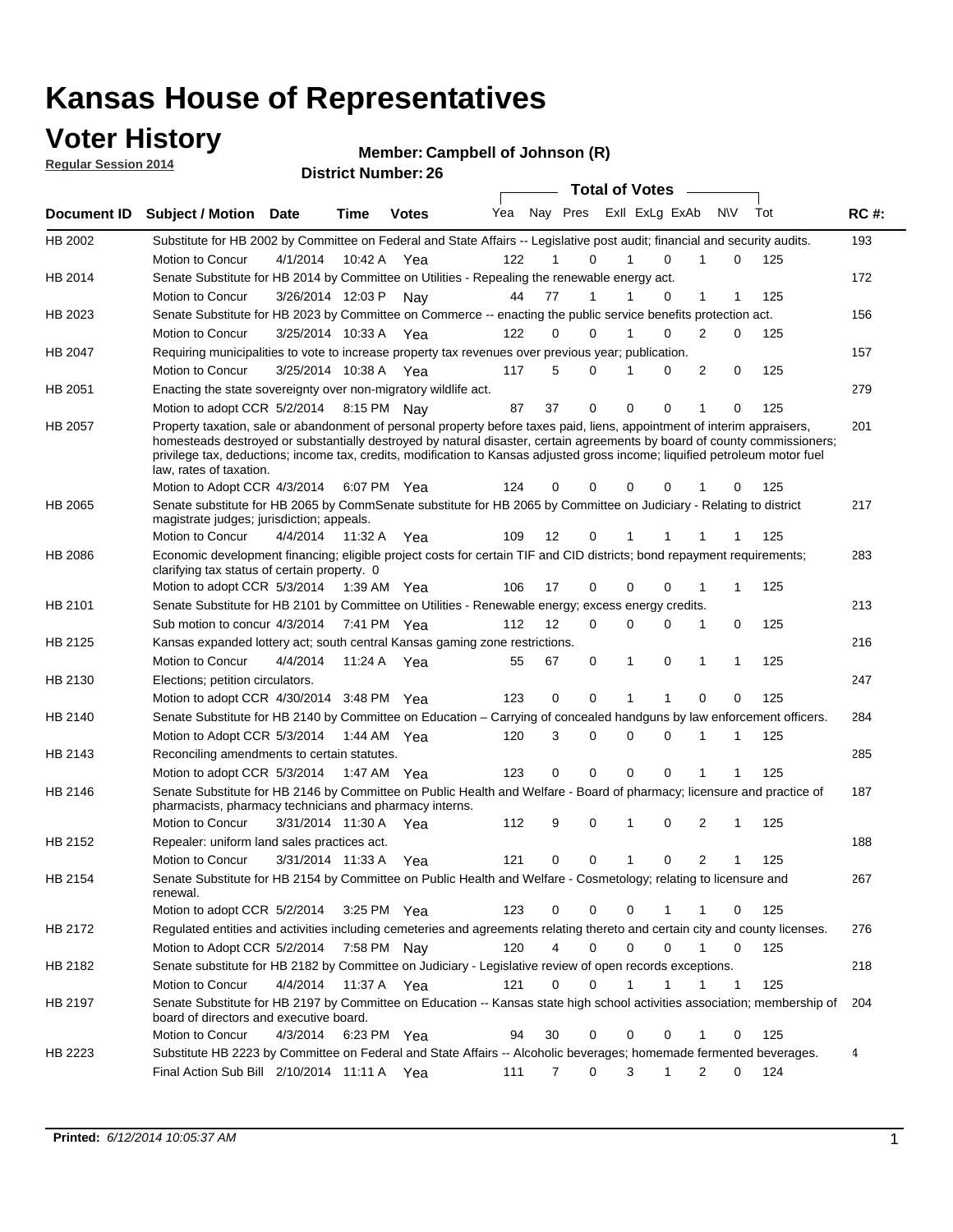## **Voter History**

| <b>VOTER HISTORY</b><br><b>Regular Session 2014</b> |                                                                                                                     |             |      | Member: Campbell of Johnson (R)<br><b>District Number: 26</b> |     |  |                                               |     |     |             |
|-----------------------------------------------------|---------------------------------------------------------------------------------------------------------------------|-------------|------|---------------------------------------------------------------|-----|--|-----------------------------------------------|-----|-----|-------------|
|                                                     |                                                                                                                     |             |      |                                                               | Yea |  | Total of Votes ___<br>Nay Pres ExII ExLg ExAb | N\V | Tot | <b>RC#:</b> |
|                                                     | Document ID Subject / Motion                                                                                        | <b>Date</b> | Time | <b>Votes</b>                                                  |     |  |                                               |     |     |             |
| HB 2223                                             | Substitute for HB 2223 by Committee on Federal and State Affairs—Alcoholic beverages: homemade fermented beverages: |             |      |                                                               |     |  |                                               |     |     | 205         |

| HB 2223        | Substitute for HB 2223 by Committee on Federal and State Affairs—Alcoholic beverages; homemade fermented beverages;<br>microbrewery gallonage expanded; liquor license length of citizenship.                                                                                                                                                                                                                                                                                                                                                                                                                                                                                                                                                                                                                                                                       |                       |             |           |     |                |             |              |   |                |             |     | 205 |
|----------------|---------------------------------------------------------------------------------------------------------------------------------------------------------------------------------------------------------------------------------------------------------------------------------------------------------------------------------------------------------------------------------------------------------------------------------------------------------------------------------------------------------------------------------------------------------------------------------------------------------------------------------------------------------------------------------------------------------------------------------------------------------------------------------------------------------------------------------------------------------------------|-----------------------|-------------|-----------|-----|----------------|-------------|--------------|---|----------------|-------------|-----|-----|
|                | Motion to Concur                                                                                                                                                                                                                                                                                                                                                                                                                                                                                                                                                                                                                                                                                                                                                                                                                                                    | 4/3/2014              | 6:27 PM Yea |           | 115 | 9              | 0           | 0            | 0 | 1              | 0           | 125 |     |
| HB 2231        | Senate Substitute for Substitute for HB 2231 by Committee on Ways and Means - Appropriations for FY 2014, FY 2015, FY<br>2016, FY 2017 and FY 2018 for various state agencies; capital improvement projects; claims against the state.<br>Motion to adopt CCR 5/2/2014 9:48 PM Nay                                                                                                                                                                                                                                                                                                                                                                                                                                                                                                                                                                                  |                       |             |           | 70  | 54             | $\Omega$    | 0            | 0 | $\mathbf{1}$   | 0           | 125 | 282 |
|                |                                                                                                                                                                                                                                                                                                                                                                                                                                                                                                                                                                                                                                                                                                                                                                                                                                                                     |                       |             |           |     |                |             |              |   |                |             |     | 38  |
| HB 2246        | Substitute for HB 2246 by Committee on Commerce, Labor and Economic Development - Peer review for certain licensed<br>technical professions.                                                                                                                                                                                                                                                                                                                                                                                                                                                                                                                                                                                                                                                                                                                        |                       |             |           |     |                |             |              |   |                |             |     |     |
|                | EFA Sub Bill                                                                                                                                                                                                                                                                                                                                                                                                                                                                                                                                                                                                                                                                                                                                                                                                                                                        | 2/21/2014 1:34 PM Yea |             |           | 120 | 0              | 0           |              | 0 | 2              |             | 124 |     |
| HB 2246        | Substitute for HB 2246 by Committee on Commerce, Labor and Economic Development - Peer review for certain licensed<br>technical professions.                                                                                                                                                                                                                                                                                                                                                                                                                                                                                                                                                                                                                                                                                                                        |                       |             |           |     |                |             |              |   |                |             |     | 260 |
|                | Motion to Concur                                                                                                                                                                                                                                                                                                                                                                                                                                                                                                                                                                                                                                                                                                                                                                                                                                                    | 5/2/2014              | 11:40 A Yea |           | 124 | 0              | 0           | 0            | 1 | 0              | 0           | 125 |     |
| <b>HB 2272</b> | Kansas expanded lottery act; southeast Kansas gaming zone; privilege fee and investment threshold amount reduced.                                                                                                                                                                                                                                                                                                                                                                                                                                                                                                                                                                                                                                                                                                                                                   |                       |             |           |     |                |             |              |   |                |             |     | 200 |
|                | Motion to Concur                                                                                                                                                                                                                                                                                                                                                                                                                                                                                                                                                                                                                                                                                                                                                                                                                                                    | 4/2/2014              | 4:18 PM N\V |           | 84  | 36             | 0           | 0            | 0 |                | 4           | 125 |     |
| HB 2296        | Campaign finance; permitted uses of campaign funds; increased exemption amount for certain candidates; contributor<br>information; lobbyist filings.                                                                                                                                                                                                                                                                                                                                                                                                                                                                                                                                                                                                                                                                                                                |                       |             |           |     |                |             |              |   |                |             |     | 248 |
|                | Motion to adopt CCR 4/30/2014 3:53 PM Yea                                                                                                                                                                                                                                                                                                                                                                                                                                                                                                                                                                                                                                                                                                                                                                                                                           |                       |             |           | 119 | 4              | 0           |              | 1 | 0              | 0           | 125 |     |
| HB 2296        | Campaign finance; permitted uses of campaign funds; increased exemption amount for certain candidates; contributor<br>information; lobbyist filings.                                                                                                                                                                                                                                                                                                                                                                                                                                                                                                                                                                                                                                                                                                                |                       |             |           |     |                |             |              |   |                |             |     | 287 |
|                | Motion to Override<br>Veto                                                                                                                                                                                                                                                                                                                                                                                                                                                                                                                                                                                                                                                                                                                                                                                                                                          | 5/30/2014 10:24 A     |             | <b>NV</b> | 96  | 5              | $\mathbf 0$ | 0            | 0 | 0              | 24          | 125 |     |
| HB 2298        | Senate Sub for HB 2298 by Committee on Judiciary - Uniform controlled substances act. Senate Sub for HB 2298 by<br>Committee on Judiciary - Uniform controlled substances act.                                                                                                                                                                                                                                                                                                                                                                                                                                                                                                                                                                                                                                                                                      |                       |             |           |     |                |             |              |   |                |             |     | 209 |
|                | Motion to Concur                                                                                                                                                                                                                                                                                                                                                                                                                                                                                                                                                                                                                                                                                                                                                                                                                                                    | 4/3/2014              | 6:40 PM Yea |           | 123 | 1              | 0           | 0            | 0 | 1              | 0           | 125 |     |
| HB 2303        | Relating to driver's license fees; driving under the influence equipment fund.                                                                                                                                                                                                                                                                                                                                                                                                                                                                                                                                                                                                                                                                                                                                                                                      |                       |             |           |     |                |             |              |   |                |             |     | 1   |
|                | Motion to adopt CCR 1/22/2014 11:45 A Yea                                                                                                                                                                                                                                                                                                                                                                                                                                                                                                                                                                                                                                                                                                                                                                                                                           |                       |             |           | 109 | 11             | 0           | 1            | 0 | 4              | 0           | 125 |     |
| HB 2312        | Local governments; investment of idle funds; changes.                                                                                                                                                                                                                                                                                                                                                                                                                                                                                                                                                                                                                                                                                                                                                                                                               |                       |             |           |     |                |             |              |   |                |             |     | 253 |
|                | Motion to Concur                                                                                                                                                                                                                                                                                                                                                                                                                                                                                                                                                                                                                                                                                                                                                                                                                                                    | 5/1/2014              | 4:31 PM Yea |           | 123 | $\overline{2}$ | $\mathbf 0$ | $\mathbf 0$  | 0 | $\mathbf 0$    | $\mathbf 0$ | 125 |     |
| HB 2338        | Substitute for HB 2338 by Committee on Ways and Means - Judicial branch; supplemental appropriation for fiscal year 2015,<br>judiciary operations; increasing various docket fees and creating new docket fees; annually, allowing the allocation of a budget<br>for each judicial district court operations, chief judge would have the authority to expend funds as necessary to carry out the<br>functions of such district if such chief judge elected to do so, including establishing what court personnel are necessary and<br>their compensation; district court judges in judicial district elect chief judge and court of appeals judges elect chief judge of the<br>court of appeals; district judge and district magistrate judge vacancies; statutory authority for longevity bonus for judicial<br>branch employees repealed; nonseverability clause. |                       |             |           |     |                |             |              |   |                |             |     | 229 |
|                | Motion to Adopt CCR 4/4/2014                                                                                                                                                                                                                                                                                                                                                                                                                                                                                                                                                                                                                                                                                                                                                                                                                                        |                       | 7:17 PM Nay |           | 66  | 57             | 0           | $\Omega$     | 0 | 2              | 0           | 125 |     |
| HB 2378        | Senate Substitute for HB 2378 by Committee on Assessment and Taxation - Providing sales tax exemption for sales of certain 189<br>machinery and equipment used for surface mining activities.                                                                                                                                                                                                                                                                                                                                                                                                                                                                                                                                                                                                                                                                       |                       |             |           |     |                |             |              |   |                |             |     |     |
|                | Motion to Concur                                                                                                                                                                                                                                                                                                                                                                                                                                                                                                                                                                                                                                                                                                                                                                                                                                                    | 3/31/2014 11:35 A Yea |             |           | 117 | 4              | 0           |              | 0 | 2              |             | 125 |     |
| HB 2389        | Senate Substitute for HB 2389 by Committee on Judiciary - Crimes and criminal procedure; mistreatment of a dependent adult 277<br>or an elder person; RICO; warrants; discharge of certain persons; appeals.<br>Motion to Adopt CCR 5/2/2014 8:05 PM Yea                                                                                                                                                                                                                                                                                                                                                                                                                                                                                                                                                                                                            |                       |             |           |     | $\mathbf{1}$   |             |              |   |                |             |     |     |
|                |                                                                                                                                                                                                                                                                                                                                                                                                                                                                                                                                                                                                                                                                                                                                                                                                                                                                     |                       |             |           | 123 |                | 0           | 0            | 0 | 1              | 0           | 125 |     |
| HB 2398        | Relating to the Kansas revised limited liability company act.                                                                                                                                                                                                                                                                                                                                                                                                                                                                                                                                                                                                                                                                                                                                                                                                       |                       |             |           |     |                |             |              |   |                |             |     | 28  |
|                | <b>Final Action</b><br>Amended                                                                                                                                                                                                                                                                                                                                                                                                                                                                                                                                                                                                                                                                                                                                                                                                                                      | 2/21/2014 11:13 A Yea |             |           | 120 | 1              | 0           | 1            | 0 | 2              | 0           | 124 |     |
| HB 2402        | National day of the cowboy.                                                                                                                                                                                                                                                                                                                                                                                                                                                                                                                                                                                                                                                                                                                                                                                                                                         |                       |             |           |     |                |             |              |   |                |             |     | 163 |
|                | <b>Final Action</b>                                                                                                                                                                                                                                                                                                                                                                                                                                                                                                                                                                                                                                                                                                                                                                                                                                                 | 3/26/2014 10:55 A     |             | Yea       | 116 | 7              | 0           | $\mathbf{1}$ | 0 | $\mathbf{1}$   | 0           | 125 |     |
| HB 2417        | Expansion of rural opportunity zones.                                                                                                                                                                                                                                                                                                                                                                                                                                                                                                                                                                                                                                                                                                                                                                                                                               |                       |             |           |     |                |             |              |   |                |             |     | 61  |
|                | <b>Final Action</b><br>Amended                                                                                                                                                                                                                                                                                                                                                                                                                                                                                                                                                                                                                                                                                                                                                                                                                                      | 2/27/2014 10:16 A Yea |             |           | 104 | 19             | 0           | 0            | 0 | $\mathbf{1}$   | 0           | 124 |     |
| HB 2418        | Adult care home licensure act; removal of outdated rule and regulation reference.                                                                                                                                                                                                                                                                                                                                                                                                                                                                                                                                                                                                                                                                                                                                                                                   |                       |             |           |     |                |             |              |   |                |             |     | 6   |
|                | <b>Final Action</b>                                                                                                                                                                                                                                                                                                                                                                                                                                                                                                                                                                                                                                                                                                                                                                                                                                                 | 2/12/2014 11:20 A Yea |             |           | 121 | 0              | 0           | 1            | 0 | $\overline{2}$ | 0           | 124 |     |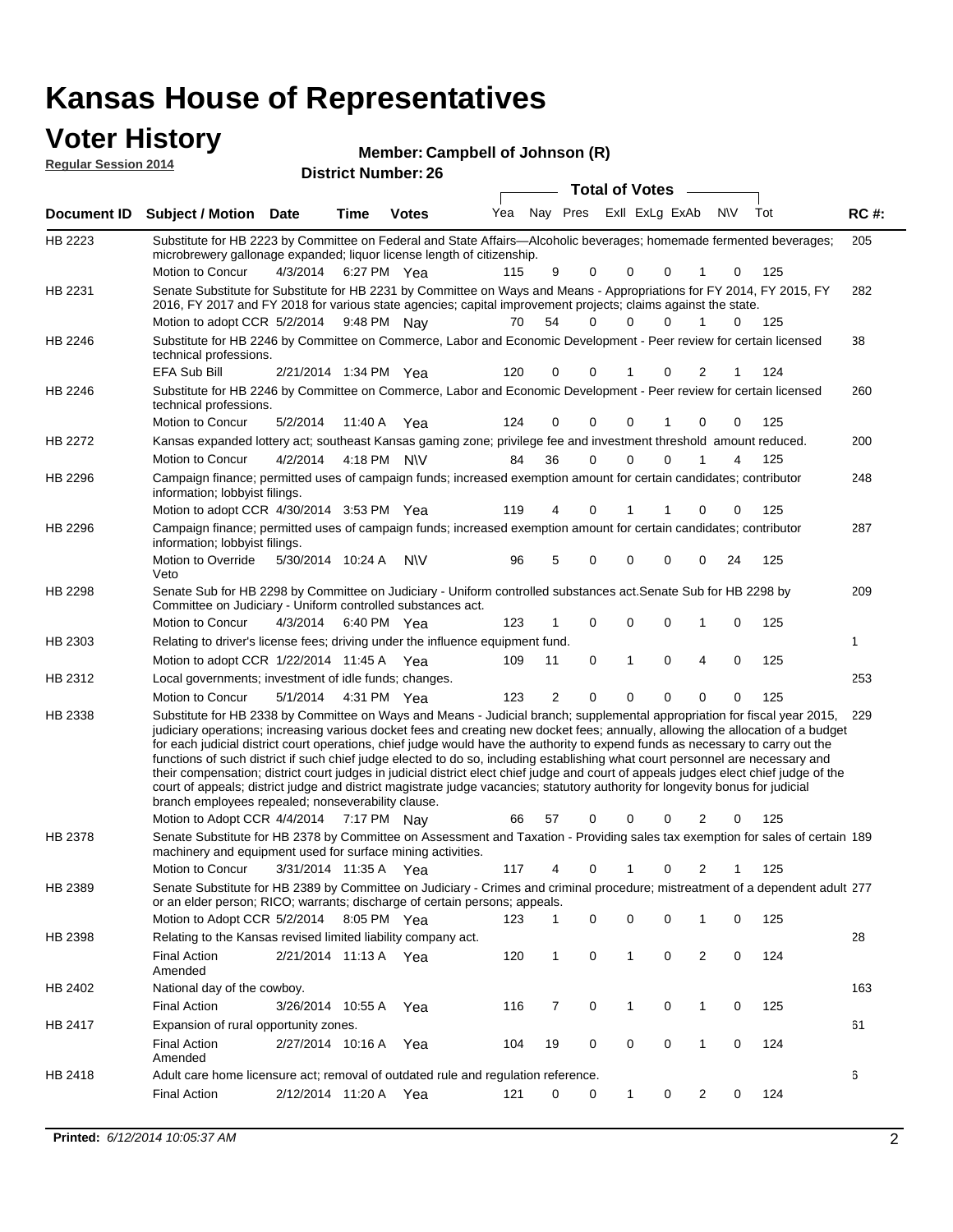## **Voter History**

**Regular Session 2014**

#### **Member: Campbell of Johnson (R)**

|                    |                                                                                                                                                                                                                                                                                                                                                      |                       |             | DISTRICT MAILING 1. 20 |     |          |             | <b>Total of Votes</b> |             |                |              |     |                |
|--------------------|------------------------------------------------------------------------------------------------------------------------------------------------------------------------------------------------------------------------------------------------------------------------------------------------------------------------------------------------------|-----------------------|-------------|------------------------|-----|----------|-------------|-----------------------|-------------|----------------|--------------|-----|----------------|
| <b>Document ID</b> | <b>Subject / Motion</b>                                                                                                                                                                                                                                                                                                                              | <b>Date</b>           | Time        | <b>Votes</b>           | Yea |          | Nay Pres    | Exll ExLg ExAb        |             |                | <b>NV</b>    | Tot | <b>RC#:</b>    |
| HB 2418            | Kansas department for aging and disability services; adult care homes                                                                                                                                                                                                                                                                                |                       |             |                        |     |          |             |                       |             |                |              |     | 221            |
|                    | Motion to Concur                                                                                                                                                                                                                                                                                                                                     | 4/4/2014              | 11:49 A     | Yea                    | 122 | 0        | 0           | 1                     | 1           | 1              | 0            | 125 |                |
| HB 2419            | City annexation; fire district territory; detachment.                                                                                                                                                                                                                                                                                                |                       |             |                        |     |          |             |                       |             |                |              |     | 120            |
|                    | <b>Final Action</b>                                                                                                                                                                                                                                                                                                                                  | 3/17/2014 11:19 A Yea |             |                        | 122 | 0        | 0           | 0                     | 0           | $\overline{2}$ | 1            | 125 |                |
| HB 2419            | City annexation; fire district territory; detachment.                                                                                                                                                                                                                                                                                                |                       |             |                        |     |          |             |                       |             |                |              |     | 196            |
|                    | Motion to Concur                                                                                                                                                                                                                                                                                                                                     | 4/2/2014              | 10:32 A Yea |                        | 122 | 0        | 0           | 0                     | 0           | $\overline{2}$ | 1            | 125 |                |
| HB 2420            | School crossing guards.                                                                                                                                                                                                                                                                                                                              |                       |             |                        |     |          |             |                       |             |                |              |     | 5              |
|                    | <b>Final Action</b><br>Amended                                                                                                                                                                                                                                                                                                                       | 2/10/2014 11:12 A     |             | Yea                    | 118 | 0        | $\mathbf 0$ | 3                     | 1           | $\overline{2}$ | $\mathbf 0$  | 124 |                |
| HB 2420            | School crossing guards.                                                                                                                                                                                                                                                                                                                              |                       |             |                        |     |          |             |                       |             |                |              |     | 197            |
|                    | Motion to Concur                                                                                                                                                                                                                                                                                                                                     | 4/2/2014              | 10:34 A     | Yea                    | 123 | 0        | 0           | 0                     | 0           | $\overline{2}$ | 0            | 125 |                |
| HB 2422            | Defining watercraft for purposes of taxation.                                                                                                                                                                                                                                                                                                        |                       |             |                        |     |          |             |                       |             |                |              |     | 14             |
|                    | <b>Final Action</b><br>Amended                                                                                                                                                                                                                                                                                                                       | 2/14/2014 11:13 A     |             | Yea                    | 118 | 0        | 0           | $\overline{2}$        | $\mathbf 0$ | $\overline{4}$ | 0            | 124 |                |
| HB 2424            | Robert G. (Bob) Bethell interchange.                                                                                                                                                                                                                                                                                                                 |                       |             |                        |     |          |             |                       |             |                |              |     | 85             |
|                    | <b>EFA Sub Bill</b>                                                                                                                                                                                                                                                                                                                                  | 2/27/2014 4:03 PM Yea |             |                        | 119 | 4        | 0           | 0                     | 0           | 1              | 0            | 124 |                |
| HB 2424            | Substitute for HB 2424 by Committee on Transportation - Designating the Robert G. (Bob) Bethell interchange; the SGT David 190<br>Enzbrenner memorial highway; t the Pack S Clair highway; the ancient Indian traders trail; the Harper county veterans<br>memorial highway; the Bonnie Huy memorial highway; the Bonnie Sharp memorial interchange. |                       |             |                        |     |          |             |                       |             |                |              |     |                |
|                    | Motion to Concur                                                                                                                                                                                                                                                                                                                                     | 3/31/2014 11:37 A Yea |             |                        | 117 | 3        | $\Omega$    | 1                     | 0           | 2              | 2            | 125 |                |
| HB 2429            | Making the water conservation program part of and supplemental to the Kansas water appropriation act.                                                                                                                                                                                                                                                |                       |             |                        |     |          |             |                       |             |                |              |     | $\overline{7}$ |
|                    | <b>Final Action</b><br>Amended                                                                                                                                                                                                                                                                                                                       | 2/12/2014 11:22 A Yea |             |                        | 121 | $\Omega$ | $\Omega$    | 1                     | 0           | $\overline{2}$ | 0            | 124 |                |
| HB 2430            | Promoting employment across Kansas act; benefits.                                                                                                                                                                                                                                                                                                    |                       |             |                        |     |          |             |                       |             |                |              |     | 90             |
|                    | <b>EFA Sub Bill</b>                                                                                                                                                                                                                                                                                                                                  | 2/27/2014 4:08 PM Yea |             |                        | 110 | 13       | 0           | 0                     | 0           |                | 0            | 124 |                |
| HB 2430            | Substitute for HB 2430 by Committee on Commerce, Labor and Economic Development - Promoting employment across<br>Kansas act; benefits.                                                                                                                                                                                                               |                       |             |                        |     |          |             |                       |             |                |              |     | 278            |
|                    | Motion to adopt CCR 5/2/2014                                                                                                                                                                                                                                                                                                                         |                       | 8:09 PM Yea |                        | 114 | 10       | 0           | 0                     | 0           | 1              | 0            | 125 |                |
| HB 2433            | Relating to the Kansas uniform securities act.                                                                                                                                                                                                                                                                                                       |                       |             |                        |     |          |             |                       |             |                |              |     | 62             |
|                    | <b>Final Action</b><br>Amended                                                                                                                                                                                                                                                                                                                       | 2/27/2014 10:17 A Yea |             |                        | 123 | 0        | 0           | $\mathbf 0$           | 0           | 1              | $\mathbf 0$  | 124 |                |
| HB 2433            | Relating to the Kansas uniform securities act.                                                                                                                                                                                                                                                                                                       |                       |             |                        |     |          |             |                       |             |                |              |     | 243            |
|                    | Motion to adopt CCR 4/30/2014 3:27 PM Yea                                                                                                                                                                                                                                                                                                            |                       |             |                        | 123 | $\Omega$ | $\Omega$    | 1                     | 1           | $\Omega$       | 0            | 125 |                |
| HB 2436            | Substitute for HB 2436 by Committee on Vision 2020 - Boards of cosmetology and barbering; agreements on inspectors of<br>dual-licensed facilities.                                                                                                                                                                                                   |                       |             |                        |     |          |             |                       |             |                |              |     | 19             |
|                    | Final Action Sub Bill 2/19/2014 11:32 A                                                                                                                                                                                                                                                                                                              |                       |             | Yea                    | 122 | 0        | 0           | O                     | U           | 2              | 0            | 124 |                |
| HB 2436            | Substitute for HB 2436 by Committee on Vision 2020 - Boards of cosmetology and barbering; agreements on inspectors of<br>dual-licensed facilities.<br>Motion to Concur                                                                                                                                                                               |                       |             |                        |     |          |             |                       |             |                |              | 125 | 206            |
|                    |                                                                                                                                                                                                                                                                                                                                                      | 4/3/2014              | 6:30 PM Yea |                        | 117 | 7        | 0           | 0                     | 0           | 1              | 0            |     |                |
| HB 2440            | Emerging industry investment act; treatment of certain bioscience companies.                                                                                                                                                                                                                                                                         |                       |             |                        |     |          |             |                       |             |                |              |     | 39             |
|                    | <b>Emergency Final</b><br>Action                                                                                                                                                                                                                                                                                                                     | 2/21/2014 1:36 PM Yea |             |                        | 116 | 4        | 0           | $\mathbf{1}$          | $\mathbf 0$ | 2              | $\mathbf{1}$ | 124 |                |
| HB 2442            | Escalating penalties for repeat felony evade and elude cases.                                                                                                                                                                                                                                                                                        |                       |             |                        |     |          |             |                       |             |                |              |     | 107            |
|                    | EFA Sub Bill                                                                                                                                                                                                                                                                                                                                         | 2/27/2014 4:32 PM Yea |             |                        | 111 | 12       | 0           | 0                     | 0           | $\mathbf{1}$   | 0            | 124 |                |
| HB 2444            | Spendthrift trusts.                                                                                                                                                                                                                                                                                                                                  |                       |             |                        |     |          |             |                       |             |                |              |     | 36             |
| HB 2444            | <b>Emergency Final</b><br><b>Action Amend</b><br>Spendthrift trusts.                                                                                                                                                                                                                                                                                 | 2/21/2014 1:32 PM Yea |             |                        | 120 | 0        | 0           | $\mathbf{1}$          | 0           | $\overline{2}$ | $\mathbf{1}$ | 124 |                |
|                    | Motion to Concur                                                                                                                                                                                                                                                                                                                                     |                       |             |                        |     |          |             |                       |             |                |              |     | 198            |
|                    |                                                                                                                                                                                                                                                                                                                                                      | 4/2/2014              | 10:37 A     | Yea                    | 123 | 0        | 0           | 0                     | 0           | $\overline{2}$ | 0            | 125 |                |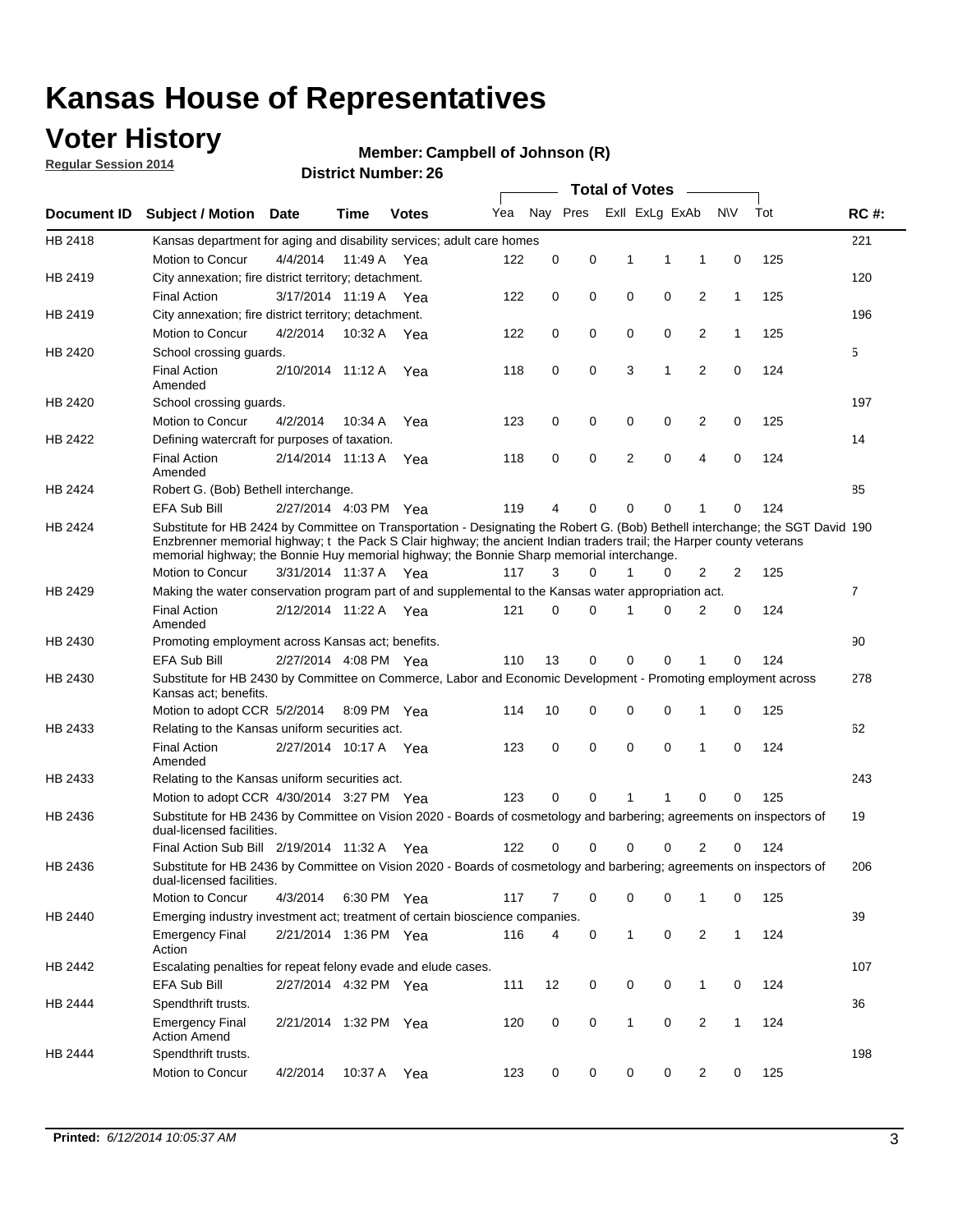#### **Voter History Regular Session 2014**

|  |  | Member: Campbell of Johnson (R) |  |
|--|--|---------------------------------|--|
|--|--|---------------------------------|--|

| noguidi ocoololi 4017 |                                                                                                                                                                                                                                                                                                                                 |                       |         | <b>District Number: 26</b> |     |    |                |             |                       |                |                |             |     |             |
|-----------------------|---------------------------------------------------------------------------------------------------------------------------------------------------------------------------------------------------------------------------------------------------------------------------------------------------------------------------------|-----------------------|---------|----------------------------|-----|----|----------------|-------------|-----------------------|----------------|----------------|-------------|-----|-------------|
|                       |                                                                                                                                                                                                                                                                                                                                 |                       |         |                            |     |    |                |             | <b>Total of Votes</b> |                |                |             |     |             |
| Document ID           | Subject / Motion Date                                                                                                                                                                                                                                                                                                           |                       | Time    | <b>Votes</b>               | Yea |    | Nay Pres       |             |                       | Exll ExLg ExAb |                | N\V         | Tot | <b>RC#:</b> |
| <b>HB 2445</b>        | Allowing for criminal discovery materials to be provided to defendant or defendant's counsel.                                                                                                                                                                                                                                   |                       |         |                            |     |    |                |             |                       |                |                |             |     | 63          |
|                       | <b>Final Action</b><br>Amended                                                                                                                                                                                                                                                                                                  | 2/27/2014 10:19 A Yea |         |                            | 123 |    | 0              | $\Omega$    | 0                     | 0              | 1              | 0           | 124 |             |
| HB 2446               | District courts; court trustee operations fund. judicial process; concerning sentencing dispositions, probation and postrelease<br>supervision; concerning expungement of driving under the influence and criminal refusal convictions; concerning trials,<br>conduct of jury after case is submitted.                          |                       |         |                            |     |    |                |             |                       |                |                |             |     | 8           |
|                       | <b>Final Action</b>                                                                                                                                                                                                                                                                                                             | 2/12/2014 11:23 A     |         | Yea                        | 121 |    | 0              | 0           |                       | 0              | 2              | 0           | 124 |             |
| HB 2446               | Senate Substitute for HB 2446 by Committee on Judiciary - Courts; allocating moneys from driver's license fees to judicial<br>branch nonjudicial salary adjustment fund; allowing chief justice to authorize expenditures from court trustee operations fund in<br>certain judicial districts; time limits for court decisions. |                       |         |                            |     |    |                |             |                       |                |                |             |     | 239         |
|                       | Motion to adopt CCR 4/30/2014 3:01 PM Yea                                                                                                                                                                                                                                                                                       |                       |         |                            | 121 |    | 2              | 0           | 1                     | 1              | 0              | 0           | 125 |             |
| HB 2447               | Real property; trespass and liability.                                                                                                                                                                                                                                                                                          |                       |         |                            |     |    |                |             |                       |                |                |             |     | 29          |
|                       | <b>Final Action</b><br>Amended                                                                                                                                                                                                                                                                                                  | 2/21/2014 11:14 A     |         | Yea                        | 119 |    | $\overline{2}$ | 0           | 1                     | $\mathbf 0$    | $\overline{2}$ | 0           | 124 |             |
| HB 2447               | Real property; trespass and liability.                                                                                                                                                                                                                                                                                          |                       |         |                            |     |    |                |             |                       |                |                |             |     | 202         |
|                       | Motion to Adopt CCR 4/3/2014 6:10 PM Yea                                                                                                                                                                                                                                                                                        |                       |         |                            | 122 |    | $\overline{2}$ | 0           | 0                     | $\mathbf 0$    | 1              | 0           | 125 |             |
| HB 2448               | Interference with judicial process.                                                                                                                                                                                                                                                                                             |                       |         |                            |     |    |                |             |                       |                |                |             |     | 30          |
|                       | <b>Final Action</b>                                                                                                                                                                                                                                                                                                             | 2/21/2014 11:16 A     |         | Yea                        | 121 |    | 0              | 0           | 1                     | $\mathbf 0$    | 2              | 0           | 124 |             |
| <b>HB 2448</b>        | Senate Substitute for HB 2448 by Committee on Judiciary - Updating provisions relating to the Kansas bureau of<br>investigation's DNA database; amending the crime of interference with                                                                                                                                         |                       |         |                            |     |    |                |             |                       |                |                |             |     | 240         |
|                       | Motion to adopt CCR 4/30/2014 3:10 PM Yea                                                                                                                                                                                                                                                                                       |                       |         |                            | 116 |    | 7              | 0           | 1                     | 1              | 0              | 0           | 125 |             |
| HB 2451               | Electric utilities; creating the electric highway fee.                                                                                                                                                                                                                                                                          |                       |         |                            |     |    |                |             |                       |                |                |             |     | 96          |
|                       | <b>EFA Sub Bill</b>                                                                                                                                                                                                                                                                                                             | 2/27/2014 4:18 PM Yea |         |                            | 64  | 59 |                | 0           | $\mathbf{0}$          | $\mathbf 0$    | 1              | 0           | 124 |             |
| HB 2451               | Substitute for HB 2451 by Committee on Transportation - Increasing registration fees for electric vehicles.                                                                                                                                                                                                                     |                       |         |                            |     |    |                |             |                       |                |                |             |     | 207         |
|                       | Motion to Concur                                                                                                                                                                                                                                                                                                                | 4/3/2014              |         | 6:34 PM Yea                | 94  | 30 |                | $\Omega$    | $\mathbf{0}$          | $\Omega$       | 1              | $\mathbf 0$ | 125 |             |
| HB 2452               | Substitute for HB 2452 by Committee on Transportation - Distinctive license plates; donate life, disabled veterans, rotary<br>international, Kansas horse council.                                                                                                                                                              |                       |         |                            |     |    |                |             |                       |                |                |             |     | 41          |
|                       | <b>EFA Sub Bill</b>                                                                                                                                                                                                                                                                                                             | 2/21/2014 1:39 PM Yea |         |                            | 120 |    | 0              | 0           | 1                     | $\Omega$       | 2              |             | 124 |             |
| HB 2452               | Substitute for HB 2452 by Committee on Transportation - Distinctive license plates; donate life, disabled veterans, rotary<br>international, Kansas horse council, motorcycles.                                                                                                                                                 |                       |         |                            |     |    |                |             |                       |                |                |             |     | 208         |
|                       | Motion to Concur                                                                                                                                                                                                                                                                                                                | 4/3/2014              |         | 6:37 PM Yea                | 123 |    | 1              | 0           | 0                     | 0              | 1              | 0           | 125 |             |
| HB 2453               | Protecting religious freedom regarding marriage.                                                                                                                                                                                                                                                                                |                       |         |                            |     |    |                |             |                       |                |                |             |     | 9           |
|                       | <b>Final Action</b><br>Amended                                                                                                                                                                                                                                                                                                  | 2/12/2014 11:28 A     |         | Yea                        | 72  | 49 |                | 0           | 1                     | $\mathbf 0$    | $\overline{2}$ | 0           | 124 |             |
| HB 2455               | Property tax exemption for certain utility systems located on military installation.                                                                                                                                                                                                                                            |                       |         |                            |     |    |                |             |                       |                |                |             |     | 108         |
|                       | <b>Emergency Final</b><br><b>Action Amend</b>                                                                                                                                                                                                                                                                                   | 3/6/2014              | 11:23 A | Yea                        | 119 |    |                | 0           | 2                     | 1              | 2              | 0           | 125 |             |
| HB 2456               | Property taxation; defining commercial and industrial machinery and equipment; motor vehicles, members of military service<br>and active guard and reservists.                                                                                                                                                                  |                       |         |                            |     |    |                |             |                       |                |                |             |     | 49          |
|                       | <b>Final Action</b><br>Amended                                                                                                                                                                                                                                                                                                  | 2/26/2014 11:32 A Yea |         |                            | 100 | 23 |                | 0           | 0                     | 0              | 1              | 0           | 124 |             |
| HB 2463               | Creating civil liability for acts of terrorism; forfeiture of property related to violations of certain criminal acts.                                                                                                                                                                                                          |                       |         |                            |     |    |                |             |                       |                |                |             |     | 50          |
|                       | <b>Final Action</b><br>Amended                                                                                                                                                                                                                                                                                                  | 2/26/2014 11:33 A Yea |         |                            | 123 |    | 0              | $\mathbf 0$ | $\mathbf 0$           | 0              | 1              | 0           | 124 |             |
| HB 2463               | Creating civil liability for acts of terrorism; forfeiture of property related to violations of certain criminal acts.                                                                                                                                                                                                          |                       |         |                            |     |    |                |             |                       |                |                |             |     | 194         |
|                       | Motion to Concur                                                                                                                                                                                                                                                                                                                | 4/1/2014              |         | 10:46 A Yea                | 123 |    | 0              | 0           | 1                     | 0              | 1              | 0           | 125 |             |
| HB 2464               | Allowing banks, trust companies and savings and loans to claim the expensing deduction for privilege tax filers under the<br>Kansas income tax act.                                                                                                                                                                             |                       |         |                            |     |    |                |             |                       |                |                |             |     | 15          |
|                       | <b>Final Action</b><br>Amended                                                                                                                                                                                                                                                                                                  | 2/14/2014 11:14 A Yea |         |                            | 118 |    | 0              | 0           | 2                     | 0              | 4              | 0           | 124 |             |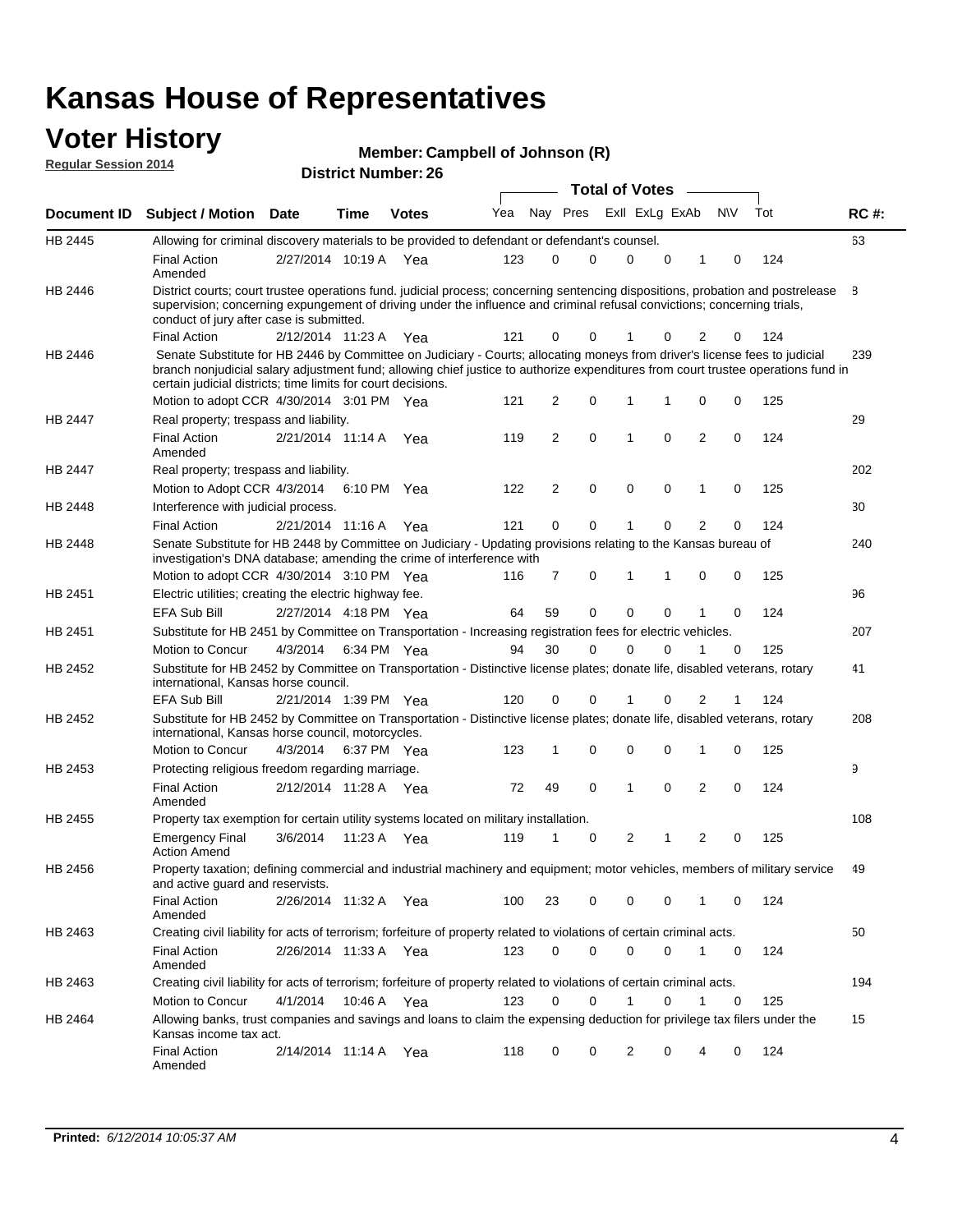## **Voter History**

**Regular Session 2014**

#### **Member: Campbell of Johnson (R)**

|                |                                                                                                                                                                             |                       |                   |              |     |                |             | <b>Total of Votes</b> |             |   |           |     |             |
|----------------|-----------------------------------------------------------------------------------------------------------------------------------------------------------------------------|-----------------------|-------------------|--------------|-----|----------------|-------------|-----------------------|-------------|---|-----------|-----|-------------|
|                | Document ID Subject / Motion                                                                                                                                                | <b>Date</b>           | Time              | <b>Votes</b> | Yea | Nay Pres       |             | Exll ExLg ExAb        |             |   | <b>NV</b> | Tot | <b>RC#:</b> |
| HB 2466        | Relating to administrative procedure; judicial review.                                                                                                                      |                       |                   |              |     |                |             |                       |             |   |           |     | 37          |
|                | <b>Emergency Final</b><br><b>Action Amend</b>                                                                                                                               | 2/21/2014 1:33 PM Yea |                   |              | 118 | 2              | 0           | 1                     | $\mathbf 0$ | 2 | 1         | 124 |             |
| HB 2470        | Purchasing authority for certain insurance by the state board of regents for state educational institutions.                                                                |                       |                   |              |     |                |             |                       |             |   |           |     | 16          |
|                | <b>Final Action</b>                                                                                                                                                         | 2/17/2014 11:20 A Yea |                   |              | 120 | $\mathbf 0$    | $\mathbf 0$ | 3                     | 0           | 1 | 0         | 124 |             |
| HB 2475        | Personal financial literacy program as a requirement for high school graduation.                                                                                            |                       |                   |              |     |                |             |                       |             |   |           |     | 126         |
|                | <b>Final Action</b><br>Amended                                                                                                                                              | 3/19/2014 11:22 A Nay |                   |              | 110 | 12             | 0           | 0                     | 1           | 2 | 0         | 125 |             |
| HB 2478        | Venue for crimes committed with an electronic device.                                                                                                                       |                       |                   |              |     |                |             |                       |             |   |           |     | 51          |
|                | <b>Final Action</b>                                                                                                                                                         | 2/26/2014 11:34 A     |                   | Yea          | 123 | 0              | 0           | $\mathbf 0$           | $\mathbf 0$ | 1 | 0         | 124 |             |
| HB 2479        | Removing 2015 sunset provision from law requiring ignition interlock device after first test failure or alcohol or drug-related<br>conviction.                              |                       |                   |              |     |                |             |                       |             |   |           |     | 115         |
|                | <b>Final Action</b><br>Amended                                                                                                                                              | 3/14/2014 11:14 A     |                   | Yea          | 117 | $\mathbf 0$    | 0           | 2                     | 1           | 4 | 1         | 125 |             |
| HB 2479        | Removing 2015 sunset provision from law requiring ignition interlock device after first test failure or alcohol or drug-related<br>conviction.                              |                       |                   |              |     |                |             |                       |             |   |           |     | 210         |
|                | Motion to Concur                                                                                                                                                            | 4/3/2014              |                   | 6:47 PM Yea  | 122 | $\overline{2}$ | 0           | 0                     | $\mathbf 0$ | 1 | 0         | 125 |             |
| HB 2480        | Repealing the review of TeleKansas I.                                                                                                                                       |                       |                   |              |     |                |             |                       |             |   |           |     | 64          |
|                | <b>Final Action</b><br>Amended                                                                                                                                              | 2/27/2014 10:20 A     |                   | Yea          | 123 | 0              | $\mathbf 0$ | $\mathbf 0$           | $\mathbf 0$ | 1 | 0         | 124 |             |
| HB 2480        | Repealing the review of TeleKansas I.                                                                                                                                       |                       |                   |              |     |                |             |                       |             |   |           |     | 250         |
|                | Motion to Concur                                                                                                                                                            | 5/1/2014              |                   | 1:54 PM Yea  | 123 | 1              | 0           | 0                     | 0           | 0 | 1         | 125 |             |
| HB 2482        | Authority of state corporation commission to intervene in court proceedings.                                                                                                |                       |                   |              |     |                |             |                       |             |   |           |     | 65          |
|                | <b>Final Action</b><br>Amended                                                                                                                                              | 2/27/2014 10:21 A     |                   | Yea          | 121 | 2              | 0           | $\mathbf 0$           | $\mathbf 0$ | 1 | 0         | 124 |             |
| HB 2482        | Senate Substitute for HB 2482 by Committee on Utilities - Creating the energy efficiency investment act.                                                                    |                       |                   |              |     |                |             |                       |             |   |           |     | 211         |
|                | Motion to Concur                                                                                                                                                            | 4/3/2014 7:02 PM Yea  |                   |              | 99  | 25             | $\Omega$    | 0                     | $\mathbf 0$ | 1 | 0         | 125 |             |
| <b>HB 2487</b> | Construction of electric transmission lines and certificates of public convenience and necessity.                                                                           |                       |                   |              |     |                |             |                       |             |   |           |     | 66          |
|                | <b>Final Action</b><br>Amended                                                                                                                                              | 2/27/2014 10:22 A Yea |                   |              | 113 | 10             | 0           | $\mathbf 0$           | 0           | 1 | 0         | 124 |             |
| HB 2487        | Relating to the powers and duties of the state corporation commission; construction of electric transmission lines and<br>certificates of public convenience and necessity. |                       |                   |              |     |                |             |                       |             |   |           |     | 254         |
|                | Sub motion to concur 5/1/2014                                                                                                                                               |                       |                   | 4:36 PM Yea  | 117 | 8              | 0           | 0                     | 0           | 0 | 0         | 125 |             |
| <b>HB 2488</b> | Kansas electric transmission authority and the purpose and composition of the authority.                                                                                    |                       |                   |              |     |                |             |                       |             |   |           |     | 10          |
|                | <b>Final Action</b><br>Amended                                                                                                                                              | 2/12/2014 11:30 A     |                   | Yea          | 108 | 13             | 0           | 1                     | $\mathbf 0$ | 2 | 0         | 124 |             |
| <b>HB 2488</b> | Kansas electric transmission authority and the purpose and composition of the authority.                                                                                    |                       |                   |              |     |                |             |                       |             |   |           |     | 158         |
|                | Motion to Concur                                                                                                                                                            |                       | 3/25/2014 10:43 A | Yea          | 107 | 15             | 0           | $\mathbf{1}$          | 0           | 2 | 0         | 125 |             |
| HB 2489        | Legislative review of exceptions to disclosure of public records.                                                                                                           |                       |                   |              |     |                |             |                       |             |   |           |     | 67          |
|                | <b>Final Action</b><br>Amended                                                                                                                                              | 2/27/2014 10:23 A Yea |                   |              | 122 | $\mathbf{1}$   | 0           | 0                     | 0           | 1 | 0         | 124 |             |
| HB 2490        | Criminal procedure; conduct of jury after case is submitted.                                                                                                                |                       |                   |              |     |                |             |                       |             |   |           |     | 31          |
|                | <b>Final Action</b><br>Amended                                                                                                                                              | 2/21/2014 11:17 A Yea |                   |              | 121 | 0              | 0           | $\mathbf{1}$          | $\mathbf 0$ | 2 | 0         | 124 |             |
| HB 2490        | Capital murder; attempt; murder in the first degree; sentencing.                                                                                                            |                       |                   |              |     |                |             |                       |             |   |           |     | 241         |
|                | Motion to adopt CCR 4/30/2014 3:16 PM Yea                                                                                                                                   |                       |                   |              | 123 | 0              | 0           | 1                     | 1           | 0 | 0         | 125 |             |
| HB 2491        | Kansas tort claims act; attorney may appear in small claims action.                                                                                                         |                       |                   |              |     |                |             |                       |             |   |           |     | 20          |
|                | <b>Final Action</b><br>Amended                                                                                                                                              | 2/19/2014 11:34 A Yea |                   |              | 120 | $\overline{c}$ | 0           | 0                     | $\pmb{0}$   | 2 | 0         | 124 |             |
| HB 2491        | Kansas tort claims act; attorney may appear in small claims action.                                                                                                         |                       |                   |              |     |                |             |                       |             |   |           |     | 199         |
|                | Motion to Concur                                                                                                                                                            | 4/2/2014              | 10:40 A           | Yea          | 121 | 2              | 0           | 0                     | 0           | 2 | 0         | 125 |             |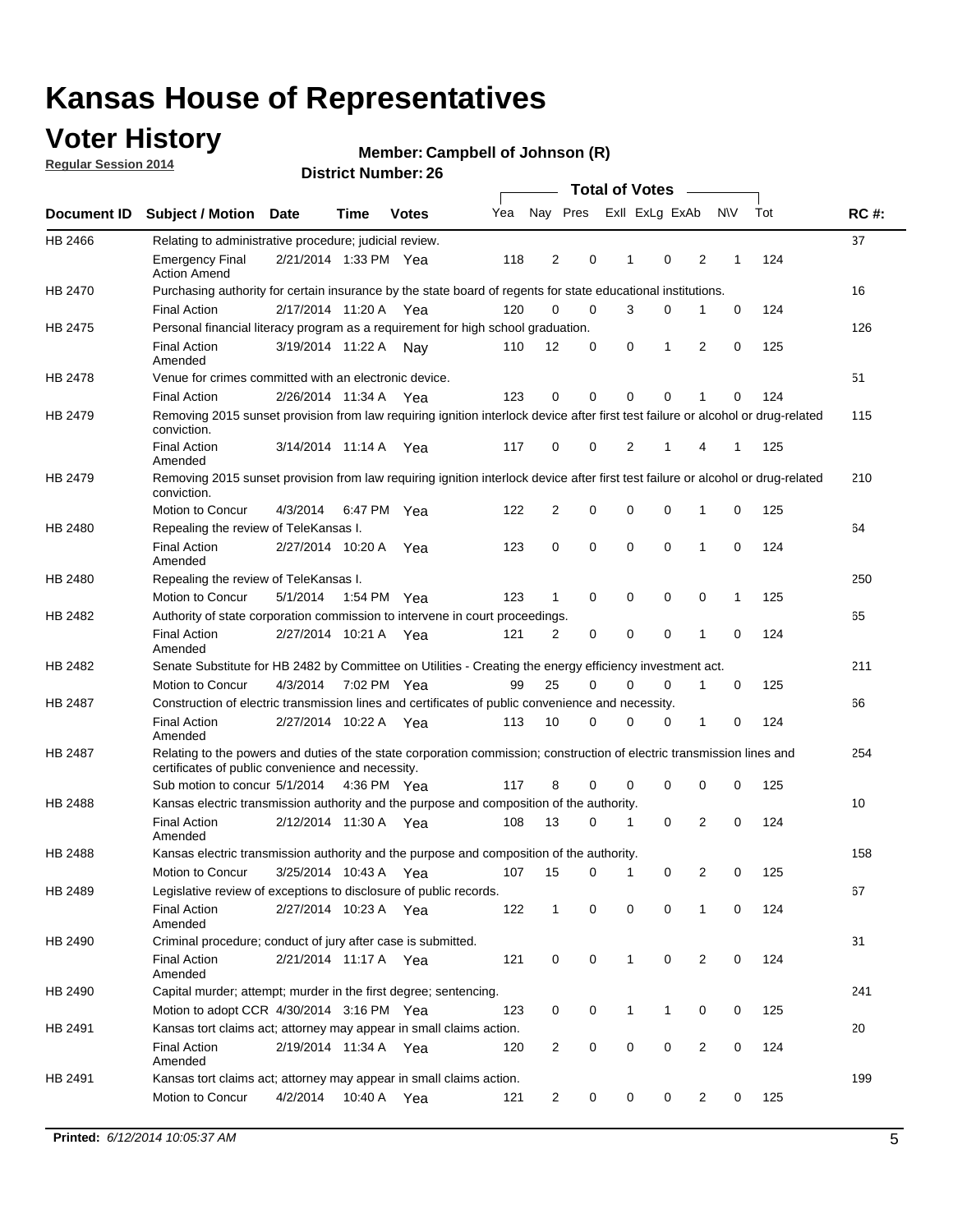## **Voter History**

**Regular Session 2014**

#### **Member: Campbell of Johnson (R)**

|                    |                                                                                                                                                                                                                                                        |                       |         |             |     |          |          | <b>Total of Votes</b> |                |              |              |     |              |
|--------------------|--------------------------------------------------------------------------------------------------------------------------------------------------------------------------------------------------------------------------------------------------------|-----------------------|---------|-------------|-----|----------|----------|-----------------------|----------------|--------------|--------------|-----|--------------|
| <b>Document ID</b> | <b>Subject / Motion Date</b>                                                                                                                                                                                                                           |                       | Time    | Votes       | Yea | Nay Pres |          |                       | Exll ExLg ExAb |              | N\V          | Tot | <b>RC#:</b>  |
| HB 2493            | Relating to surety regulation, appearance bonds and unlawful sexual relations.                                                                                                                                                                         |                       |         |             |     |          |          |                       |                |              |              |     | 23           |
|                    | <b>Final Action</b><br>Amended                                                                                                                                                                                                                         | 2/20/2014 11:14 A     |         | Yea         | 113 | 10       | 0        | 0                     | $\mathbf 0$    | 0            | 1            | 124 |              |
| HB 2495            | Concerning sentencing dispositions, probation and postrelease supervision.                                                                                                                                                                             |                       |         |             |     |          |          |                       |                |              |              |     | 24           |
|                    | Final Action<br>Amended                                                                                                                                                                                                                                | 2/20/2014 11:17 A Yea |         |             | 122 |          | 0        | $\mathbf 0$           | $\mathbf 0$    | 0            |              | 124 |              |
| HB 2501            | Human trafficking and related crimes; penalties for buying sexual relations; records and reporting by courts; staff secure facility 25<br>requirements.                                                                                                |                       |         |             |     |          |          |                       |                |              |              |     |              |
|                    | <b>Final Action</b><br>Amended                                                                                                                                                                                                                         | 2/20/2014 11:18 A Yea |         |             | 123 | 0        | 0        | $\mathbf 0$           | $\Omega$       | 0            | 1            | 124 |              |
| HB 2502            | Allowing victim notification on status change of person confined.                                                                                                                                                                                      |                       |         |             |     |          |          |                       |                |              |              |     | 26           |
|                    | <b>Final Action</b>                                                                                                                                                                                                                                    | 2/20/2014 11:20 A Yea |         |             | 123 | 0        | 0        | $\mathbf 0$           | $\mathbf 0$    | $\Omega$     |              | 124 |              |
| HB 2503            | Substitute for HB 2503 by Committee on Federal and State Affairs -- Carrying of concealed handguns by law enforcement<br>officers.                                                                                                                     |                       |         |             |     |          |          |                       |                |              |              |     | 230          |
|                    | Final Action Sub Bill 4/5/2014                                                                                                                                                                                                                         |                       | 10:22 A | Yea         | 119 |          | 0        | $\Omega$              | $\Omega$       | 4            |              | 125 |              |
| HB 2504            | Repealing outdated provisions relating to the purchase of certain real estate by the department of corrections.                                                                                                                                        |                       |         |             |     |          |          |                       |                |              |              |     | 18           |
|                    | <b>Final Action</b>                                                                                                                                                                                                                                    | 2/19/2014 11:31 A Yea |         |             | 122 | $\Omega$ | $\Omega$ | $\Omega$              | $\Omega$       | 2            | 0            | 124 |              |
| HB 2506            | Repealing K.S.A. 72-60b03, the effective date of the midwestern higher education compact act.                                                                                                                                                          |                       |         |             |     |          |          |                       |                |              |              |     | 52           |
|                    | <b>Final Action</b>                                                                                                                                                                                                                                    | 2/26/2014 11:35 A Yea |         |             | 122 |          | $\Omega$ | $\Omega$              | $\Omega$       | 1            | 0            | 124 |              |
| HB 2506            | Senate Substitute for HB 2506 by Committee on Ways and Means - Education; appropriations for FY 2014 and FY 2015 for<br>various state agencies; amendments concerning postsecondary education; amendments to provisions relating to school<br>finance. |                       |         |             |     |          |          |                       |                |              |              |     | 238          |
|                    | Motion to Adopt CCR 4/6/2014                                                                                                                                                                                                                           |                       | 9:45 PM | Nav         | 63  | 57       | 0        | $\mathbf 0$           | 0              | 4            | 1            | 125 |              |
| HB 2509            | Emergency medical services amendments.                                                                                                                                                                                                                 |                       |         |             |     |          |          |                       |                |              |              |     | 101          |
|                    | <b>Emergency Final</b><br><b>Action Amend</b>                                                                                                                                                                                                          | 2/27/2014 4:24 PM Yea |         |             | 123 | 0        | 0        | $\mathbf 0$           | $\mathbf 0$    | $\mathbf{1}$ | 0            | 124 |              |
| HB 2510            | Pharmacists and pharmacies; pharmacy technicians; registration and grounds for denial of registration.                                                                                                                                                 |                       |         |             |     |          |          |                       |                |              |              |     | 84           |
|                    | <b>Emergency Final</b><br>Action                                                                                                                                                                                                                       | 2/27/2014 4:01 PM Yea |         |             | 71  | 52       | 0        | $\Omega$              | 0              | 1            | 0            | 124 |              |
| HB 2511            | Liability for property tax on personal property; sale or abandonment of personal property.                                                                                                                                                             |                       |         |             |     |          |          |                       |                |              |              |     | 27           |
|                    | <b>Final Action</b>                                                                                                                                                                                                                                    | 2/20/2014 11:21 A     |         | Yea         | 123 | 0        | $\Omega$ | $\mathbf 0$           | $\mathbf 0$    | 1            | 0            | 124 |              |
| HB 2514            | Exemption for Federal Home Loan Bank in certain insolvency proceedings involving insurance companies.                                                                                                                                                  |                       |         |             |     |          |          |                       |                |              |              |     | $\mathbf{2}$ |
|                    | <b>Final Action</b>                                                                                                                                                                                                                                    | 2/10/2014 11:08 A     |         | Yea         | 118 | 0        | $\Omega$ | 3                     | 1              | 2            | $\mathbf 0$  | 124 |              |
| HB 2515            | Insurance; confidentiality of work papers from analysis of analysis of financial regulation or market regulation of insurance<br>company or affiliates.                                                                                                |                       |         |             |     |          |          |                       |                |              |              |     | 82           |
|                    | <b>Emergency Final</b><br>Action                                                                                                                                                                                                                       | 2/27/2014 3:58 PM Yea |         |             | 123 | 0        | 0        | $\mathbf 0$           | 0              | $\mathbf 1$  | 0            | 124 |              |
| HB 2515            | Updating statutory references and making corresponding changes due to Executive Reorganization Order No. 41.                                                                                                                                           |                       |         |             |     |          |          |                       |                |              |              |     | 269          |
|                    | Motion to Adopt CCR 5/2/2014                                                                                                                                                                                                                           |                       |         | 3:31 PM Yea | 118 | 4        | 0        | 0                     | $\mathbf{1}$   | $\mathbf{1}$ | 1            | 125 |              |
| HB 2516            | Amendments relating to health care provider liability insurance and to companies organized to provide such insurance.                                                                                                                                  |                       |         |             |     |          |          |                       |                |              |              |     | 3            |
|                    | <b>Final Action</b><br>Amended                                                                                                                                                                                                                         | 2/10/2014 11:10 A Yea |         |             | 118 | 0        | 0        | 3                     | 1              | 2            | 0            | 124 |              |
| HB 2516            | Amendments relating to health care provider liability insurance and to companies organized to provide such insurance.                                                                                                                                  |                       |         |             |     |          |          |                       |                |              |              |     | 191          |
|                    | Motion to Concur                                                                                                                                                                                                                                       | 3/31/2014 11:40 A Yea |         |             | 121 | 0        | 0        | 1                     | 0              | 2            | 1            | 125 |              |
| HB 2518            | Relating to ballot language statements.                                                                                                                                                                                                                |                       |         |             |     |          |          |                       |                |              |              |     | 40           |
|                    | <b>Emergency Final</b><br><b>Action Amend</b>                                                                                                                                                                                                          | 2/21/2014 1:37 PM Yea |         |             | 116 | 4        | 0        | 1                     | 0              | 2            | $\mathbf{1}$ | 124 |              |
| HB 2525            | Kansas money transmitter act concerning change of controlling interest and notification.                                                                                                                                                               |                       |         |             |     |          |          |                       |                |              |              |     | 32           |
|                    | <b>Final Action</b>                                                                                                                                                                                                                                    | 2/21/2014 11:18 A Yea |         |             | 105 | 16       | 0        | 1                     | 0              | 2            | 0            | 124 |              |
| HB 2525            | Kansas money transmitter act concerning change of controlling interest and notification.                                                                                                                                                               |                       |         |             |     |          |          |                       |                |              |              |     | 252          |
|                    | Motion to Concur                                                                                                                                                                                                                                       | 5/1/2014              |         | 1:59 PM Yea | 112 | 13       | 0        | 0                     | 0              | 0            | 0            | 125 |              |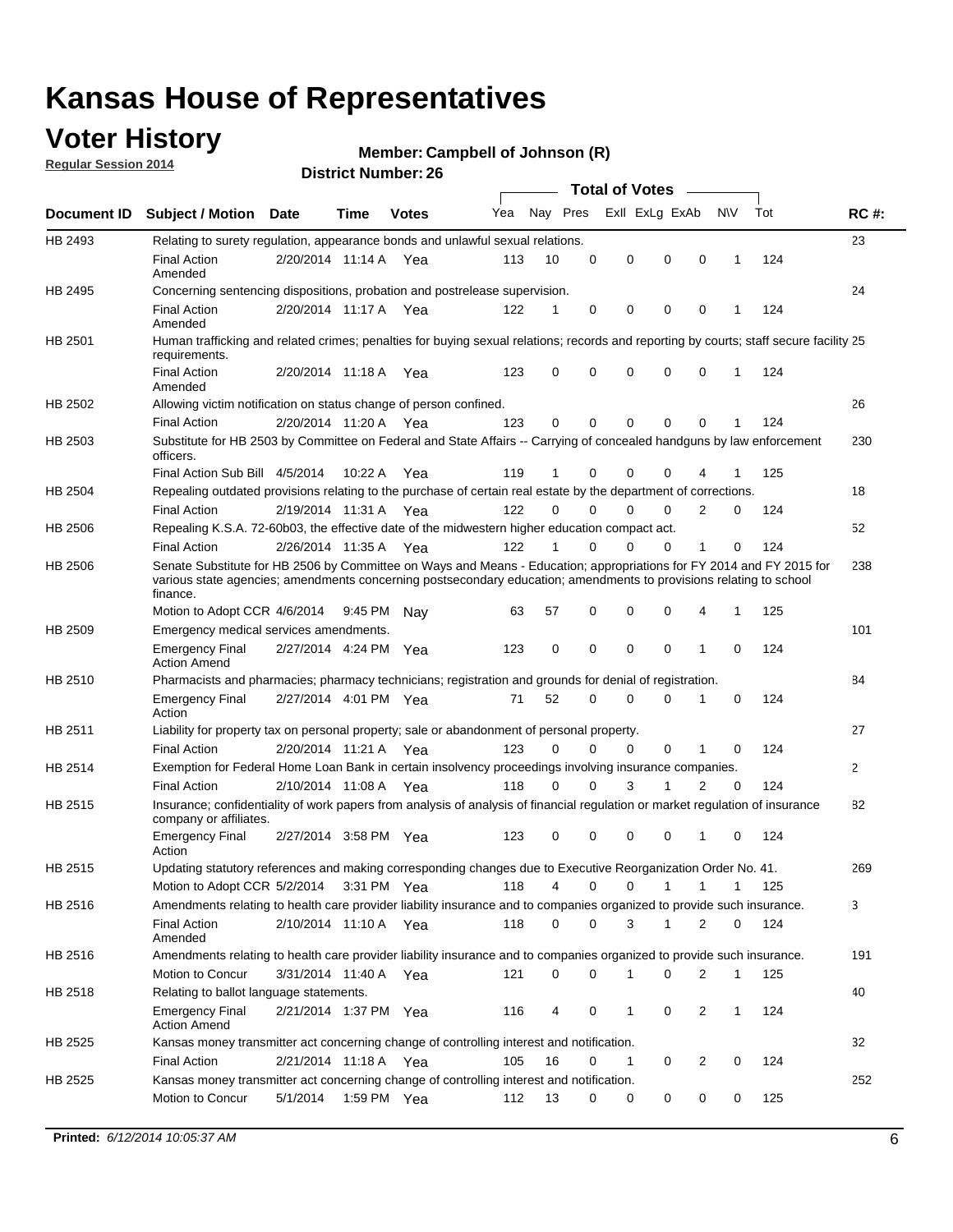#### **Voter History Regular Session 2014**

**Member: Campbell of Johnson (R)** 

|                    |                                                                                                                                                                                                                                                                                                                                           |                       |             | DISTRICT MAILING 1. 20 |     |    |             | <b>Total of Votes</b> |              |                |                |             |     |             |
|--------------------|-------------------------------------------------------------------------------------------------------------------------------------------------------------------------------------------------------------------------------------------------------------------------------------------------------------------------------------------|-----------------------|-------------|------------------------|-----|----|-------------|-----------------------|--------------|----------------|----------------|-------------|-----|-------------|
| <b>Document ID</b> | <b>Subject / Motion Date</b>                                                                                                                                                                                                                                                                                                              |                       | Time        | <b>Votes</b>           | Yea |    | Nay Pres    |                       |              | Exll ExLg ExAb | <b>NV</b>      |             | Tot | <b>RC#:</b> |
| HB 2533            | Changing interest credit amounts, member distributions upon termination or death and retirement annuities under the KPERS 42<br>Act of 2015.                                                                                                                                                                                              |                       |             |                        |     |    |             |                       |              |                |                |             |     |             |
|                    | <b>Emergency Final</b><br><b>Action Amend</b>                                                                                                                                                                                                                                                                                             | 2/21/2014 1:40 PM Yea |             |                        | 94  | 26 | 0           |                       | 1            | 0              | 2              | 1           | 124 |             |
| HB 2537            | Eliminating font size and type requirement for disclosure statements contained in insurance contracts and explanatory<br>materials printed in any language other than English.                                                                                                                                                            |                       |             |                        |     |    |             |                       |              |                |                |             |     | 81          |
|                    | <b>Emergency Final</b><br>Action                                                                                                                                                                                                                                                                                                          | 2/27/2014 3:56 PM Yea |             |                        | 119 | 4  | 0           |                       | 0            | 0              | 1              | 0           | 124 |             |
| HB 2537            | Insurance; eliminating font and type requirements for certain non-English insurance documents; confidentiality of certain<br>documents; continuation of health insurance for spouse and children of certain emergency personnel and employees of the<br>department of corrections; purchase of certain insurance by the state fair board. |                       |             |                        |     |    |             |                       |              |                |                |             |     | 249         |
|                    | Motion to adopt CCR 4/30/2014 3:58 PM Yea                                                                                                                                                                                                                                                                                                 |                       |             |                        | 122 | 0  | 0           |                       | 1            | 1              | 0              | 1           | 125 |             |
| HB 2538            | Giving landowner right of first refusal for antlers of deer illegally shot on landowner's property.                                                                                                                                                                                                                                       |                       |             |                        |     |    |             |                       |              |                |                |             |     | 102         |
|                    | <b>Emergency Final</b><br><b>Action Amend</b>                                                                                                                                                                                                                                                                                             | 2/27/2014 4:26 PM Yea |             |                        | 106 | 17 | 0           |                       | 0            | 0              | 1              | 0           | 124 |             |
| HB 2541            | Substitute for HB2541 by Committee on Local Government—plastic bottles and containers; labeling; solid waste landfill<br>restrictions.                                                                                                                                                                                                    |                       |             |                        |     |    |             |                       |              |                |                |             |     | 121         |
|                    | Final Action Sub Bill 3/17/2014 11:21 A Yea                                                                                                                                                                                                                                                                                               |                       |             |                        | 102 | 21 | 0           |                       | $\mathbf 0$  | 0              | 2              | 0           | 125 |             |
| HB 2542            | Property tax exemption for amateur-built aircraft.                                                                                                                                                                                                                                                                                        |                       |             |                        |     |    |             |                       |              |                |                |             |     | 112         |
|                    | <b>Final Action</b><br>Amended                                                                                                                                                                                                                                                                                                            | 3/13/2014 11:22 A Yea |             |                        | 116 | 4  | $\mathbf 0$ |                       | 1            | 1              | 2              | 1           | 125 |             |
| <b>HB 2544</b>     | Authorizing postsecondary educational institutions to enter into the state authorization reciprocity agreement to provide<br>distance education.                                                                                                                                                                                          |                       |             |                        |     |    |             |                       |              |                |                |             |     | 17          |
|                    | <b>Final Action</b>                                                                                                                                                                                                                                                                                                                       | 2/17/2014 11:21 A Yea |             |                        | 120 | 0  | 0           |                       | 3            | $\Omega$       | 1              | 0           | 124 |             |
| HB 2545            | Extending sunset date on certain agriculture fees from July 1, 2015, to July 1, 2019.                                                                                                                                                                                                                                                     |                       |             |                        |     |    |             |                       |              |                |                |             |     | 68          |
|                    | <b>Final Action</b><br>Amended                                                                                                                                                                                                                                                                                                            | 2/27/2014 10:25 A Yea |             |                        | 99  | 24 | 0           |                       | 0            | $\Omega$       | 1              | $\Omega$    | 124 |             |
| HB 2547            | Changing the map copy requirement in mining permit application.                                                                                                                                                                                                                                                                           |                       |             |                        |     |    |             |                       |              |                |                |             |     | 53          |
|                    | <b>Final Action</b>                                                                                                                                                                                                                                                                                                                       | 2/26/2014 11:36 A Yea |             |                        | 123 | 0  | 0           |                       | 0            | 0              | 1              | 0           | 124 |             |
| HB 2548            | Creating the water program management fund and transferring the air quality fee fund.                                                                                                                                                                                                                                                     |                       |             |                        |     |    |             |                       |              |                |                |             |     | 46          |
|                    | <b>Emergency Final</b><br>Action                                                                                                                                                                                                                                                                                                          | 2/21/2014 1:46 PM Yea |             |                        | 119 | 1  | 0           |                       | 1            | $\mathbf 0$    | 2              | 1           | 124 |             |
| HB 2549            | Allowing burial of hazardous waste on-site.                                                                                                                                                                                                                                                                                               |                       |             |                        |     |    |             |                       |              |                |                |             |     | 54          |
|                    | <b>Final Action</b>                                                                                                                                                                                                                                                                                                                       | 2/26/2014 11:38 A Yea |             |                        | 123 | 0  | 0           |                       | 0            | 0              | 1              | 0           | 124 |             |
| HB 2550            | Repeal of the atmospheric mercury deposition monitoring network.                                                                                                                                                                                                                                                                          |                       |             |                        |     |    |             |                       |              |                |                |             |     | 33          |
|                    | <b>Final Action</b>                                                                                                                                                                                                                                                                                                                       | 2/21/2014 11:20 A Yea |             |                        | 92  | 29 | 0           |                       | $\mathbf{1}$ | 0              | 2              | $\mathbf 0$ | 124 |             |
| HB 2551            | Repealing regulation of PCB disposal facilities.                                                                                                                                                                                                                                                                                          |                       |             |                        |     |    |             |                       |              |                |                |             |     | 47          |
|                    | <b>Emergency Final</b><br><b>Action Amend</b>                                                                                                                                                                                                                                                                                             | 2/21/2014 1:47 PM Yea |             |                        | 100 | 20 | 0           |                       | 1            | 0              | 2              | 1           | 124 |             |
| HB 2551            | Repealing the regulation of PCB disposal facilities; making changes to the atmospheric mercury deposition monitoring network 271<br>and the disposal of plastic bottles, containers and solid waste.                                                                                                                                      |                       |             |                        |     |    |             |                       |              |                |                |             |     |             |
|                    | Motion to Adopt CCR 5/2/2014 3:45 PM Nay                                                                                                                                                                                                                                                                                                  |                       |             |                        | 105 | 17 | 0           |                       | 0            | 1              | 1              | 1           | 125 |             |
| HB 2552            | Managed care organizations, prompt payment.                                                                                                                                                                                                                                                                                               |                       |             |                        |     |    |             |                       |              |                |                |             |     | 69          |
|                    | <b>Final Action</b><br>Amended                                                                                                                                                                                                                                                                                                            | 2/27/2014 10:26 A Yea |             |                        | 123 | 0  | 0           |                       | 0            | 0              | 1              | 0           | 124 |             |
| HB 2552            | Kansas medical assistance program; managed care organizations; consent for expansion of certain medicaid services.                                                                                                                                                                                                                        |                       |             |                        |     |    |             |                       |              |                |                |             |     | 225         |
|                    | Motion to Concur                                                                                                                                                                                                                                                                                                                          | 4/4/2014              | 6:13 PM Yea |                        | 68  | 54 | 0           |                       | $\Omega$     | 1              | $\overline{2}$ | 0           | 125 |             |
| HB 2553            | Health care compact.                                                                                                                                                                                                                                                                                                                      |                       |             |                        |     |    |             |                       |              |                |                |             |     | 141         |
|                    | <b>Final Action</b>                                                                                                                                                                                                                                                                                                                       | 3/24/2014 10:15 A Yea |             |                        | 74  | 48 | 0           |                       | 0            | 0              | 3              | 0           | 125 |             |
| HB 2555            | Release of information in support of arrest warrants and search warrants.                                                                                                                                                                                                                                                                 |                       |             |                        |     |    |             |                       |              |                |                |             |     | 86          |
|                    | <b>Emergency Final</b>                                                                                                                                                                                                                                                                                                                    | 2/27/2014 4:04 PM Yea |             |                        | 113 | 10 | 0           |                       | 0            | 0              | 1              | 0           | 124 |             |
|                    | <b>Action Amend</b>                                                                                                                                                                                                                                                                                                                       |                       |             |                        |     |    |             |                       |              |                |                |             |     |             |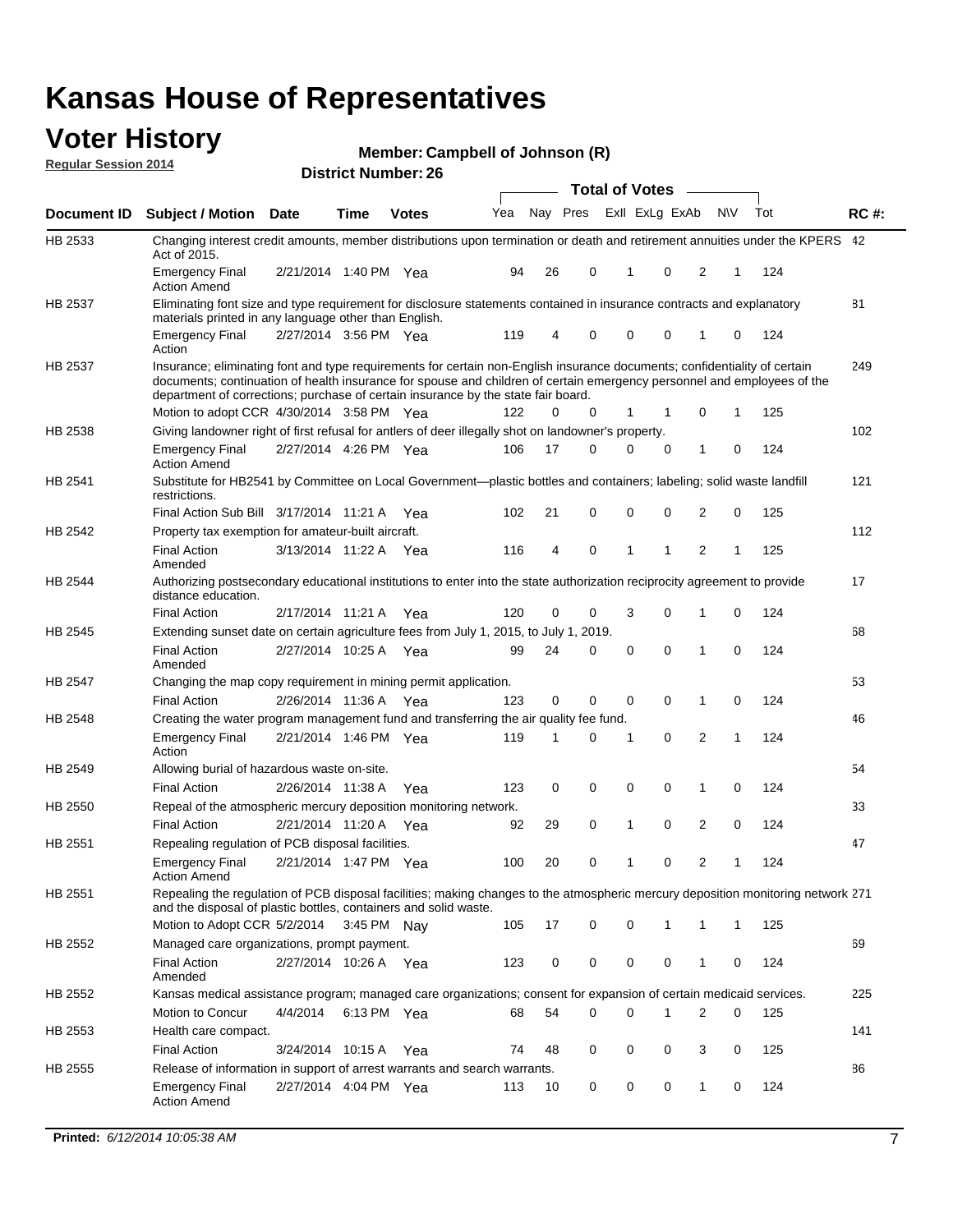## **Voter History**

**Regular Session 2014**

#### **Member: Campbell of Johnson (R)**

|                |                                                                                                                                                                                                                                                                                                                                                           |                       |             |              |     |          |   | <b>Total of Votes</b> |             |              |              |     |             |
|----------------|-----------------------------------------------------------------------------------------------------------------------------------------------------------------------------------------------------------------------------------------------------------------------------------------------------------------------------------------------------------|-----------------------|-------------|--------------|-----|----------|---|-----------------------|-------------|--------------|--------------|-----|-------------|
|                | Document ID Subject / Motion Date                                                                                                                                                                                                                                                                                                                         |                       | Time        | <b>Votes</b> | Yea | Nay Pres |   | Exll ExLg ExAb        |             |              | <b>NV</b>    | Tot | <b>RC#:</b> |
| <b>HB 2557</b> | Changing penalties for certain taxpayers who file incorrect returns under Kansas income tax act.                                                                                                                                                                                                                                                          |                       |             |              |     |          |   |                       |             |              |              |     | 21          |
|                | <b>Final Action</b><br>Amended                                                                                                                                                                                                                                                                                                                            | 2/19/2014 11:35 A     |             | Yea          | 122 | 0        | 0 | 0                     | 0           | 2            | 0            | 124 |             |
| HB 2561        | Licensure of pharmacists and registration of pharmacy interns by board of pharmacy.                                                                                                                                                                                                                                                                       |                       |             |              |     |          |   |                       |             |              |              |     | 55          |
|                | <b>Final Action</b>                                                                                                                                                                                                                                                                                                                                       | 2/26/2014 11:39 A Yea |             |              | 105 | 18       | 0 | 0                     | 0           | 1            | 0            | 124 |             |
| HB 2564        | Requiring 60-day wait before re-employment for retirement benefit eligibility.                                                                                                                                                                                                                                                                            |                       |             |              |     |          |   |                       |             |              |              |     | 43          |
|                | <b>Emergency Final</b><br>Action                                                                                                                                                                                                                                                                                                                          | 2/21/2014 1:41 PM Yea |             |              | 120 | 0        | 0 | 1                     | 0           | 2            | 1            | 124 |             |
| HB 2566        | Requiring court fee for forensic audio and video examination services.                                                                                                                                                                                                                                                                                    |                       |             |              |     |          |   |                       |             |              |              |     | 93          |
|                | <b>Emergency Final</b><br>Action                                                                                                                                                                                                                                                                                                                          | 2/27/2014 4:12 PM Yea |             |              | 123 | 0        | 0 | 0                     | $\mathbf 0$ | 1            | $\mathbf 0$  | 124 |             |
| HB 2568        | Domestic relations; Kansas family law code; child support guidelines.                                                                                                                                                                                                                                                                                     |                       |             |              |     |          |   |                       |             |              |              |     | 70          |
|                | <b>Final Action</b><br>Amended                                                                                                                                                                                                                                                                                                                            | 2/27/2014 10:27 A     |             | Yea          | 123 | 0        | 0 | 0                     | 0           | 1            | 0            | 124 |             |
| HB 2568        | Domestic relations; Kansas family law code; child support guidelines.                                                                                                                                                                                                                                                                                     |                       |             |              |     |          |   |                       |             |              |              |     | 268         |
|                | Motion to adopt CCR 5/2/2014                                                                                                                                                                                                                                                                                                                              |                       | 3:28 PM Yea |              | 123 | 0        | 0 | 0                     | 1           | 1            | 0            | 125 |             |
| HB 2576        | Employment security law; creation of "new employer rate."                                                                                                                                                                                                                                                                                                 |                       |             |              |     |          |   |                       |             |              |              |     | 71          |
|                | <b>Final Action</b><br>Amended                                                                                                                                                                                                                                                                                                                            | 2/27/2014 10:28 A     |             | Yea          | 123 | 0        | 0 | 0                     | $\mathbf 0$ | 1            | 0            | 124 |             |
| HB 2576        | Employment security law; creation of "new employer rate."                                                                                                                                                                                                                                                                                                 |                       |             |              |     |          |   |                       |             |              |              |     | 159         |
|                | Motion to Concur                                                                                                                                                                                                                                                                                                                                          | 3/25/2014 10:47 A     |             | Yea          | 122 | 0        | 0 | 1                     | 0           | 2            | 0            | 125 |             |
| HB 2577        | Allowing parents to remain anonymous when surrendering an infant under the newborn protection act.                                                                                                                                                                                                                                                        |                       |             |              |     |          |   |                       |             |              |              |     | 56          |
|                | <b>Final Action</b><br>Amended                                                                                                                                                                                                                                                                                                                            | 2/26/2014 11:41 A Yea |             |              | 123 | 0        | 0 | 0                     | $\Omega$    | 1            | 0            | 124 |             |
| HB 2577        | Allowing parents to remain anonymous when surrendering an infant under the newborn protection act.                                                                                                                                                                                                                                                        |                       |             |              |     |          |   |                       |             |              |              |     | 220         |
|                | Motion to Concur                                                                                                                                                                                                                                                                                                                                          | 4/4/2014              | 11:45 A     | Yea          | 121 | $\Omega$ | 0 |                       | 1           | $\mathbf{1}$ | $\mathbf{1}$ | 125 |             |
| HB 2578        | Certification by chief law enforcement officer for transfer of a firearm when required by federal law.                                                                                                                                                                                                                                                    |                       |             |              |     |          |   |                       |             |              |              |     | 122         |
|                | <b>Final Action</b><br>Amended                                                                                                                                                                                                                                                                                                                            | 3/17/2014 11:22 A     |             | Yea          | 123 | $\Omega$ | 0 | 0                     | $\Omega$    | 2            | 0            | 125 |             |
| HB 2578        | Regulating the possession of weapons.                                                                                                                                                                                                                                                                                                                     |                       |             |              |     |          |   |                       |             |              |              |     | 235         |
|                | Motion to Adopt CCR 4/5/2014 4:40 PM Yea                                                                                                                                                                                                                                                                                                                  |                       |             |              | 102 | 19       | 0 | 0                     | 0           | 4            | $\Omega$     | 125 |             |
| HB 2580        | Specifying the duties of the state fire marshal relating to regional emergency response teams for hazardous materials and<br>search and rescue incidents.                                                                                                                                                                                                 |                       |             |              |     |          |   |                       |             |              |              |     | 72          |
|                | <b>Final Action</b><br>Amended                                                                                                                                                                                                                                                                                                                            | 2/27/2014 10:29 A     |             | Yea          | 113 | 10       | 0 | 0                     | 0           | 1            | 0            | 124 |             |
| HB 2580        | Kansas Real Estate Appraisal Board; licensee fingerprinting and criminal background checks.                                                                                                                                                                                                                                                               |                       |             |              |     |          |   |                       |             |              |              |     | 272         |
|                | Motion to adopt CCR 5/2/2014                                                                                                                                                                                                                                                                                                                              |                       |             | 3:49 PM Yea  | 115 | 7        | 0 | 0                     | 1           | 1            | -1           | 125 |             |
| HB 2582        | Creating an exemption from food establishment licensing for churches.                                                                                                                                                                                                                                                                                     |                       |             |              |     |          |   |                       |             |              |              |     | 57          |
|                | <b>Final Action</b>                                                                                                                                                                                                                                                                                                                                       | 2/26/2014 11:42 A Yea |             |              | 123 | 0        | 0 | 0                     | 0           | 1            | 0            | 124 |             |
| HB 2588        | Child in need of care; juvenile offenders; permanent custodians.                                                                                                                                                                                                                                                                                          |                       |             |              |     |          |   |                       |             |              |              |     | 94          |
|                | <b>Emergency Final</b><br><b>Action Amend</b>                                                                                                                                                                                                                                                                                                             | 2/27/2014 4:14 PM Yea |             |              | 123 | 0        | 0 | 0                     | 0           | 1            | 0            | 124 |             |
| HB 2588        | Senate Substitute for HB 2588 by Committee on Judiciary - Concerning children and minors; relating to children in need of<br>care; placement in juvenile detention facilities; permanent custodians; relating to juvenile offenders; alternative adjudication;<br>youth residential centers and services; risk assessment; sentencing; good time credits. |                       |             |              |     |          |   |                       |             |              |              |     | 244         |
|                | Motion to adopt CCR 4/30/2014 3:36 PM Yea                                                                                                                                                                                                                                                                                                                 |                       |             |              | 123 | 0        | 0 | 1                     | 1           | 0            | 0            | 125 |             |
| HB 2591        | Requiring certain audit reports to be filed electronically and to be filed only with the department of administration.                                                                                                                                                                                                                                    |                       |             |              |     |          |   |                       |             |              |              |     | 58          |
|                | <b>Final Action</b>                                                                                                                                                                                                                                                                                                                                       | 2/26/2014 11:43 A Yea |             |              | 123 | 0        | 0 | 0                     | 0           | 1            | 0            | 124 |             |
| HB 2595        | State fossils; the tylosaurus and the pteranodon.                                                                                                                                                                                                                                                                                                         |                       |             |              |     |          |   |                       |             |              |              |     | 73          |
|                | <b>Final Action</b><br>Amended                                                                                                                                                                                                                                                                                                                            | 2/27/2014 10:31 A Yea |             |              | 96  | 27       | 0 | 0                     | 0           | 1            | 0            | 124 |             |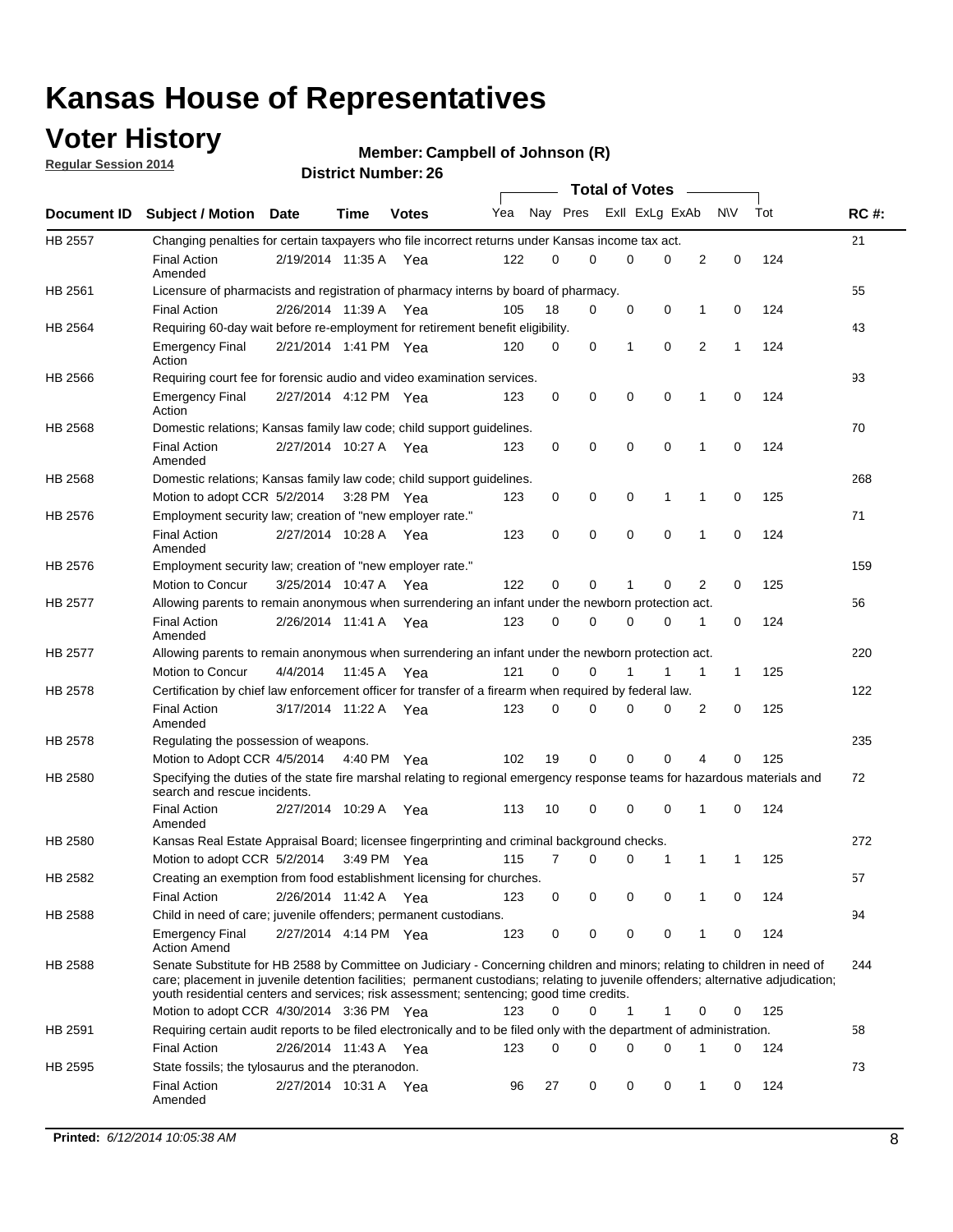### **Voter History**

**Regular Session 2014**

**Member: Campbell of Johnson (R)** 

|             |                                                                                                                                                                                                                                       |                       | <b>DISUILLINUIIINGI. ZU</b> |              |     |                |             | <b>Total of Votes</b> |             |              |           |     |             |
|-------------|---------------------------------------------------------------------------------------------------------------------------------------------------------------------------------------------------------------------------------------|-----------------------|-----------------------------|--------------|-----|----------------|-------------|-----------------------|-------------|--------------|-----------|-----|-------------|
| Document ID | <b>Subject / Motion Date</b>                                                                                                                                                                                                          |                       | Time                        | <b>Votes</b> | Yea | Nay Pres       |             | Exll ExLg ExAb        |             |              | <b>NV</b> | Tot | <b>RC#:</b> |
| HB 2596     | Computation of retirement benefits when a state officer or employee is placed on furlough or has reduction in compensation.                                                                                                           |                       |                             |              |     |                |             |                       |             |              |           |     | 74          |
|             | <b>Final Action</b>                                                                                                                                                                                                                   | 2/27/2014 10:33 A     |                             | Yea          | 123 | 0              | $\Omega$    | 0                     | $\Omega$    |              | 0         | 124 |             |
| HB 2596     | Computation of retirement benefits when a state officer or employee is placed on furlough or has reduction in<br>compensation.                                                                                                        |                       |                             |              |     |                |             |                       |             |              |           |     | 246         |
|             | Motion to adopt CCR 4/30/2014 3:45 PM Yea                                                                                                                                                                                             |                       |                             |              | 123 | 0              | 0           | 1                     |             | 0            | 0         | 125 |             |
| HB 2597     | Municipal recycling services                                                                                                                                                                                                          |                       |                             |              |     |                |             |                       |             |              |           |     | 97          |
|             | <b>Emergency Final</b><br><b>Action Amend</b>                                                                                                                                                                                         | 2/27/2014 4:20 PM Yea |                             |              | 105 | 18             | 0           | $\mathbf 0$           | $\mathbf 0$ | 1            | 0         | 124 |             |
| HB 2599     | Authorizing the secretary of state to grant an easement to the unified government of Wyandotte county.                                                                                                                                |                       |                             |              |     |                |             |                       |             |              |           |     | 22          |
|             | <b>Final Action</b>                                                                                                                                                                                                                   | 2/19/2014 11:37 A Yea |                             |              | 120 | $\overline{2}$ | 0           | $\Omega$              | 0           | 2            | 0         | 124 |             |
| HB 2599     | Authorizing the secretary of state to grant an easement to the unified government of Wyandotte county.                                                                                                                                |                       |                             |              |     |                |             |                       |             |              |           |     | 118         |
|             | Motion to Concur                                                                                                                                                                                                                      | 3/14/2014 11:25 A Yea |                             |              | 118 | 0              | $\mathbf 0$ | $\overline{2}$        | 1           | 4            | 0         | 125 |             |
| HB 2602     | Increasing the percentage of unclassified employees allowed to be employed by KPERS from 25% to 50%.                                                                                                                                  |                       |                             |              |     |                |             |                       |             |              |           |     | 44          |
|             | <b>Emergency Final</b><br>Action                                                                                                                                                                                                      | 2/21/2014 1:43 PM Yea |                             |              | 107 | 13             | 0           | 1                     | 0           | 2            | 1         | 124 |             |
| HB 2602     | Increasing the percentage of unclassified employees allowed to be employed by KPERS from 25% to 50%.                                                                                                                                  |                       |                             |              |     |                |             |                       |             |              |           |     | 195         |
|             | Motion to Concur                                                                                                                                                                                                                      | 4/1/2014              | 10:57 A                     | Yea          | 108 | 15             | 0           | 1                     | 0           | 1            | 0         | 125 |             |
| HB 2609     | Practice of pharmacy; filling and refilling of prescriptions.                                                                                                                                                                         |                       |                             |              |     |                |             |                       |             |              |           |     | 105         |
|             | <b>Emergency Final</b><br><b>Action Amend</b>                                                                                                                                                                                         | 2/27/2014 4:29 PM Yea |                             |              | 123 | 0              | $\mathbf 0$ | $\mathbf 0$           | 0           | $\mathbf{1}$ | 0         | 124 |             |
| HB 2611     | Conduct of dental offices.                                                                                                                                                                                                            |                       |                             |              |     |                |             |                       |             |              |           |     | 83          |
|             | <b>Emergency Final</b><br>Action                                                                                                                                                                                                      | 2/27/2014 3:59 PM Yea |                             |              | 123 | 0              | $\mathbf 0$ | $\mathbf 0$           | 0           | $\mathbf{1}$ | 0         | 124 |             |
| HB 2612     | Relating to district judge and district magistrate judge vacancies.                                                                                                                                                                   |                       |                             |              |     |                |             |                       |             |              |           |     | 75          |
|             | <b>Final Action</b><br>Amended                                                                                                                                                                                                        | 2/27/2014 10:34 A     |                             | Yea          | 106 | 17             | $\mathbf 0$ | $\mathbf 0$           | 0           | 1            | $\Omega$  | 124 |             |
| HB 2613     | Relating to the issuance of stillbirth and unborn child's death certificates.                                                                                                                                                         |                       |                             |              |     |                |             |                       |             |              |           |     | 103         |
|             | <b>Emergency Final</b><br><b>Action Amend</b>                                                                                                                                                                                         | 2/27/2014 4:27 PM Yea |                             |              | 122 | $\mathbf 1$    | 0           | 0                     | 0           | 1            | 0         | 124 |             |
| HB 2615     | Substitute for HB 2615 by Committee on Commerce, Labor and Economic Development - Workers compensation assigned<br>risk pool.                                                                                                         |                       |                             |              |     |                |             |                       |             |              |           |     | 185         |
|             | <b>EFA Sub Bill</b><br>Amended                                                                                                                                                                                                        | 3/26/2014 3:42 PM Yea |                             |              | 98  | 25             | 0           | 1                     | 0           | 1            | 0         | 125 |             |
| HB 2616     | Secretary of labor; explore agreement to allow state of Kansas to enforce OSHA standards.                                                                                                                                             |                       |                             |              |     |                |             |                       |             |              |           |     | 92          |
|             | <b>Emergency Final</b><br>Action                                                                                                                                                                                                      | 2/27/2014 4:11 PM Yea |                             |              | 93  | 30             | 0           | 0                     | 0           | 1            | 0         | 124 |             |
| HB 2616     | Senate Substitute for HB 2616 by Committee on Commerce - Secretary of labor directed to study state enforcement of OSHA 261<br>standards.                                                                                             |                       |                             |              |     |                |             |                       |             |              |           |     |             |
|             | Motion to Concur                                                                                                                                                                                                                      | 5/2/2014              | 11:47 A                     | Nav          | 94  | 30             | 0           | $\mathbf 0$           | 1           | 0            | 0         | 125 |             |
| HB 2633     | Substitute for HB 2633 by Committee on Corrections and Juvenile Justice - Juvenile offenders; youth residential centers and<br>services; risk assessment; raising the age for prosecution as an adult; sentencing; good time credits. |                       |                             |              |     |                |             |                       |             |              |           |     | 106         |
|             | <b>EFA Sub Bill</b><br>Amended                                                                                                                                                                                                        | 2/27/2014 4:31 PM Yea |                             |              | 122 | 1              | 0           | 0                     | 0           | 1            | 0         | 124 |             |
| HB 2636     | Secretary of health and environment and air quality standards.                                                                                                                                                                        |                       |                             |              |     |                |             |                       |             |              |           |     | 45          |
|             | <b>Emergency Final</b><br><b>Action Amend</b>                                                                                                                                                                                         | 2/21/2014 1:44 PM Nay |                             |              | 89  | 31             | 0           | 1                     | 0           | 2            | 1         | 124 |             |
| HB 2636     | Secretary of health and environment and air quality standards.                                                                                                                                                                        |                       |                             |              |     |                |             |                       |             |              |           |     | 212         |
|             | Sub motion to concur 4/3/2014                                                                                                                                                                                                         |                       | 7:20 PM Yea                 |              | 121 | 3              | 0           | 0                     | 0           | 1            | 0         | 125 |             |
| HB 2642     | Income tax deduction for net gain on the sale of certain horses, cattle or livestock; income tax credit for expenditures to make 131<br>dwelling or facility accessible for persons with a disability.                                |                       |                             |              |     |                |             |                       |             |              |           |     |             |
|             | <b>Final Action</b><br>Amended                                                                                                                                                                                                        | 3/20/2014 11:17 A Yea |                             |              | 123 | 0              | 0           | 0                     | 1           | 1            | 0         | 125 |             |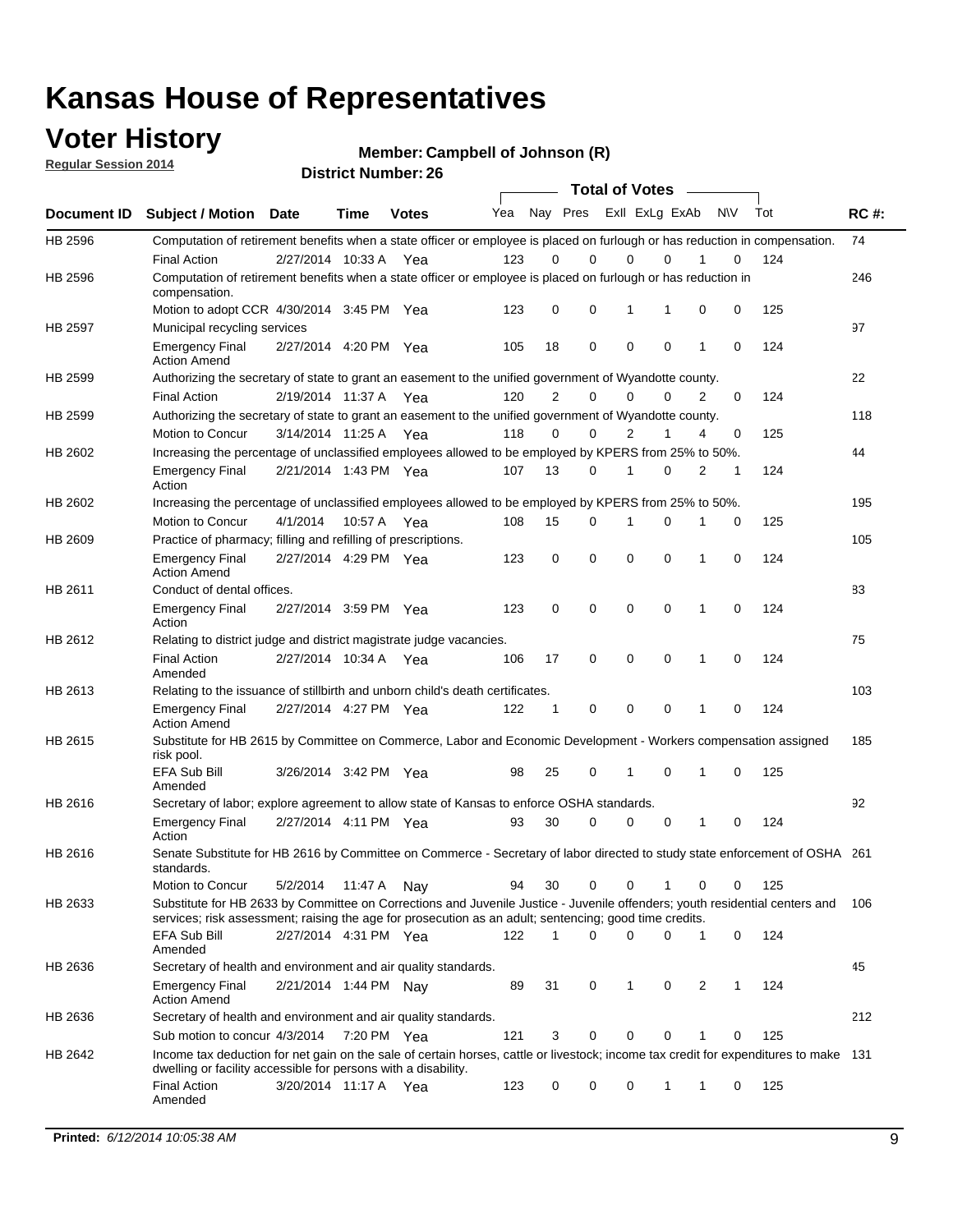#### **Voter History Regular Session 2014**

| Member: Campbell of Johnson (R) |  |
|---------------------------------|--|
|---------------------------------|--|

| negului ocssion zo i <del>1</del> |                                                                                                                                                                                                                                                                                                                                                                                                                                                               |                       |             | <b>District Number: 26</b> | <b>Total of Votes</b> |              |          |  |             |                               |             |                 |  |             |
|-----------------------------------|---------------------------------------------------------------------------------------------------------------------------------------------------------------------------------------------------------------------------------------------------------------------------------------------------------------------------------------------------------------------------------------------------------------------------------------------------------------|-----------------------|-------------|----------------------------|-----------------------|--------------|----------|--|-------------|-------------------------------|-------------|-----------------|--|-------------|
|                                   |                                                                                                                                                                                                                                                                                                                                                                                                                                                               |                       |             |                            |                       |              |          |  |             | $\sim$                        |             |                 |  |             |
| <b>Document ID</b>                | <b>Subject / Motion Date</b>                                                                                                                                                                                                                                                                                                                                                                                                                                  |                       | <b>Time</b> | <b>Votes</b>               | Yea                   |              | Nay Pres |  |             | Exll ExLg ExAb                | <b>NIV</b>  | Tot             |  | <b>RC#:</b> |
| HB 2643                           | Property tax; classification of commercial and industrial machinery and equipment as personal property; reclassification of<br>property upon termination of IRB tax exemption; use of independent appraisers to appraiser certain                                                                                                                                                                                                                             |                       |             |                            |                       |              |          |  |             |                               |             |                 |  | 164         |
|                                   | <b>Final Action</b><br>Amended                                                                                                                                                                                                                                                                                                                                                                                                                                | 3/26/2014 10:56 A Yea |             |                            | 123                   | <sup>0</sup> | 0        |  | 1           | 0<br>1                        |             | 125<br>0        |  |             |
| HB 2643                           | Property tax; classification of commercial and industrial machinery and equipment as personal property; reclassification of<br>property upon termination of IRB tax exemption; use of independent appraisers to appraiser certain complex property; motor<br>vehicles, members of military; mortgage registration tax phase out and replacement with fees; county clerk technology fund;<br>county treasurer technology fund.<br>Motion to Concur             | 5/2/2014              |             | 5:12 PM Nav                | 16                    | 108          | 0        |  | 0           | 0                             |             | 125<br>0        |  | 274         |
| HB 2643                           |                                                                                                                                                                                                                                                                                                                                                                                                                                                               |                       |             |                            |                       |              |          |  |             |                               |             |                 |  | 286         |
|                                   | Property tax; classification of commercial and industrial machinery and equipment as personal property; reclassification of<br>property upon termination of IRB tax exemption; use of independent appraisers to appraiser certain complex property; motor<br>vehicles, members of military; mortgage registration tax phase out and replacement with fees; county clerk technology fund;<br>county treasurer technology fund.<br>Motion to adopt CCR 5/3/2014 |                       |             | 1:53 AM Yea                | 70                    | 53           | 0        |  | 0           | 0<br>1                        | 1           | 125             |  |             |
|                                   |                                                                                                                                                                                                                                                                                                                                                                                                                                                               |                       |             |                            |                       |              |          |  |             |                               |             |                 |  |             |
| HB 2648                           | Property tax exemption for levees.<br><b>Emergency Final</b><br><b>Action Amend</b>                                                                                                                                                                                                                                                                                                                                                                           | 2/27/2014 4:23 PM Yea |             |                            | 100                   | 23           | 0        |  | $\mathbf 0$ | 0<br>1                        | $\mathbf 0$ | 124             |  | 100         |
| HB 2651                           | County law library.                                                                                                                                                                                                                                                                                                                                                                                                                                           |                       |             |                            |                       |              |          |  |             |                               |             |                 |  | 76          |
|                                   | <b>Final Action</b><br>Amended                                                                                                                                                                                                                                                                                                                                                                                                                                | 2/27/2014 10:38 A     |             | Yea                        | 82                    | 41           | 0        |  | $\mathbf 0$ | $\mathbf 0$<br>$\mathbf 1$    |             | 124<br>$\Omega$ |  |             |
| HB 2655                           | Allowing veterans with PTSD to seek mental health treatment upon certain convictions.                                                                                                                                                                                                                                                                                                                                                                         |                       |             |                            |                       |              |          |  |             |                               |             |                 |  | 77          |
|                                   | <b>Final Action</b><br>Amended                                                                                                                                                                                                                                                                                                                                                                                                                                | 2/27/2014 10:40 A     |             | Yea                        | 123                   | 0            | 0        |  | 0           | 0<br>$\mathbf{1}$             | 0           | 124             |  |             |
| HB 2655                           | Senate Substitute for HB 2655 by Committee on Judiciary - Allowing veterans with PTSD to seek mental health treatment<br>upon certain convictions; also amending the crimes of interference with law enforcement and giving a false alarm.                                                                                                                                                                                                                    |                       |             |                            |                       |              |          |  |             |                               |             |                 |  | 224         |
|                                   | Motion to Concur                                                                                                                                                                                                                                                                                                                                                                                                                                              | 4/4/2014              |             | 5:42 PM Yea                | 122                   | $\Omega$     | $\Omega$ |  | $\Omega$    | 2<br>1                        |             | $\Omega$<br>125 |  |             |
| HB 2656                           | Authorizing the state of Kansas to pay the death gratuity benefit to the designated survivor of a Kansas service member during 48<br>a federal government shutdown and providing for reimbursement to the state                                                                                                                                                                                                                                               |                       |             |                            |                       |              |          |  |             |                               |             |                 |  |             |
|                                   | <b>Final Action</b>                                                                                                                                                                                                                                                                                                                                                                                                                                           | 2/26/2014 11:27 A Yea |             |                            | 123                   | 0            | 0        |  | 0           |                               |             | 124<br>0        |  |             |
| HB 2661                           | Substitute for HB 2661 by Committee on Energy and Environment - Siting of electric transmission lines; notice and hearing<br>requirements.                                                                                                                                                                                                                                                                                                                    |                       |             |                            |                       |              |          |  |             |                               |             |                 |  | 181         |
|                                   | EFA Sub Bill                                                                                                                                                                                                                                                                                                                                                                                                                                                  | 3/26/2014 3:37 PM     |             | Nav                        | 119                   | 4            | 0        |  | 1           | 0<br>1                        | 0           | 125             |  |             |
| HB 2662                           | Expungment of driving under the influence convictions.                                                                                                                                                                                                                                                                                                                                                                                                        |                       |             |                            |                       |              |          |  |             |                               |             |                 |  | 116         |
|                                   | <b>Final Action</b><br>Amended                                                                                                                                                                                                                                                                                                                                                                                                                                | 3/14/2014 11:22 A     |             | Yea                        | 87                    | 31           | 0        |  | 2           | 1<br>4                        | 0           | 125             |  |             |
| HB 2668                           | Health insurance for qualified professional associations.                                                                                                                                                                                                                                                                                                                                                                                                     |                       |             |                            |                       |              |          |  |             |                               |             |                 |  | 34          |
|                                   | <b>Final Action</b><br>Amended                                                                                                                                                                                                                                                                                                                                                                                                                                | 2/21/2014 11:21 A Yea |             |                            | 114                   | 7            | 0        |  | 1           | $\overline{2}$<br>$\mathbf 0$ | $\Omega$    | 124             |  |             |
| <b>HB 2668</b>                    | Predetermination of health insurance benefits                                                                                                                                                                                                                                                                                                                                                                                                                 |                       |             |                            |                       |              |          |  |             |                               |             |                 |  | 262         |
|                                   | Motion to Concur                                                                                                                                                                                                                                                                                                                                                                                                                                              | 5/2/2014 12:05 P Yea  |             |                            | 97                    | 27           | 0        |  | 0           | 0                             |             | 125<br>0        |  |             |
| HB 2669                           | State civil service board; transferred from the department of administration to the office of administrative hearings.                                                                                                                                                                                                                                                                                                                                        |                       |             |                            |                       |              |          |  |             |                               |             |                 |  | 87          |
|                                   | <b>Emergency Final</b><br>Action                                                                                                                                                                                                                                                                                                                                                                                                                              | 2/27/2014 4:05 PM Yea |             |                            | 110                   | 13           | 0        |  | 0           | 0<br>1                        |             | 0<br>124        |  |             |
| HB 2673                           | Kansas healing arts act; physician assistant licensure act.                                                                                                                                                                                                                                                                                                                                                                                                   |                       |             |                            |                       |              |          |  |             |                               |             |                 |  | 91          |
|                                   | <b>Emergency Final</b><br><b>Action Amend</b>                                                                                                                                                                                                                                                                                                                                                                                                                 | 2/27/2014 4:10 PM Yea |             |                            | 105                   | 18           | 0        |  | 0           | 0<br>1                        |             | 124<br>0        |  |             |
| HB 2673                           | Board of healing arts functions and duties, physician assistants licensure act and podiatry act.                                                                                                                                                                                                                                                                                                                                                              |                       |             |                            |                       |              |          |  |             |                               |             |                 |  | 270         |
|                                   | Motion to adopt CCR 5/2/2014                                                                                                                                                                                                                                                                                                                                                                                                                                  |                       |             | 3:39 PM Yea                | 111                   | 11           | 0        |  | 0           | 1<br>1                        | 1           | 125             |  |             |
| HB 2675                           | Relating to procurement negotiating committees; certified businesses.                                                                                                                                                                                                                                                                                                                                                                                         |                       |             |                            |                       |              |          |  |             |                               |             |                 |  | 165         |
|                                   | <b>Final Action</b><br>Amended                                                                                                                                                                                                                                                                                                                                                                                                                                | 3/26/2014 10:57 A Yea |             |                            | 123                   | 0            | 0        |  | 1           | 0<br>1                        | 0           | 125             |  |             |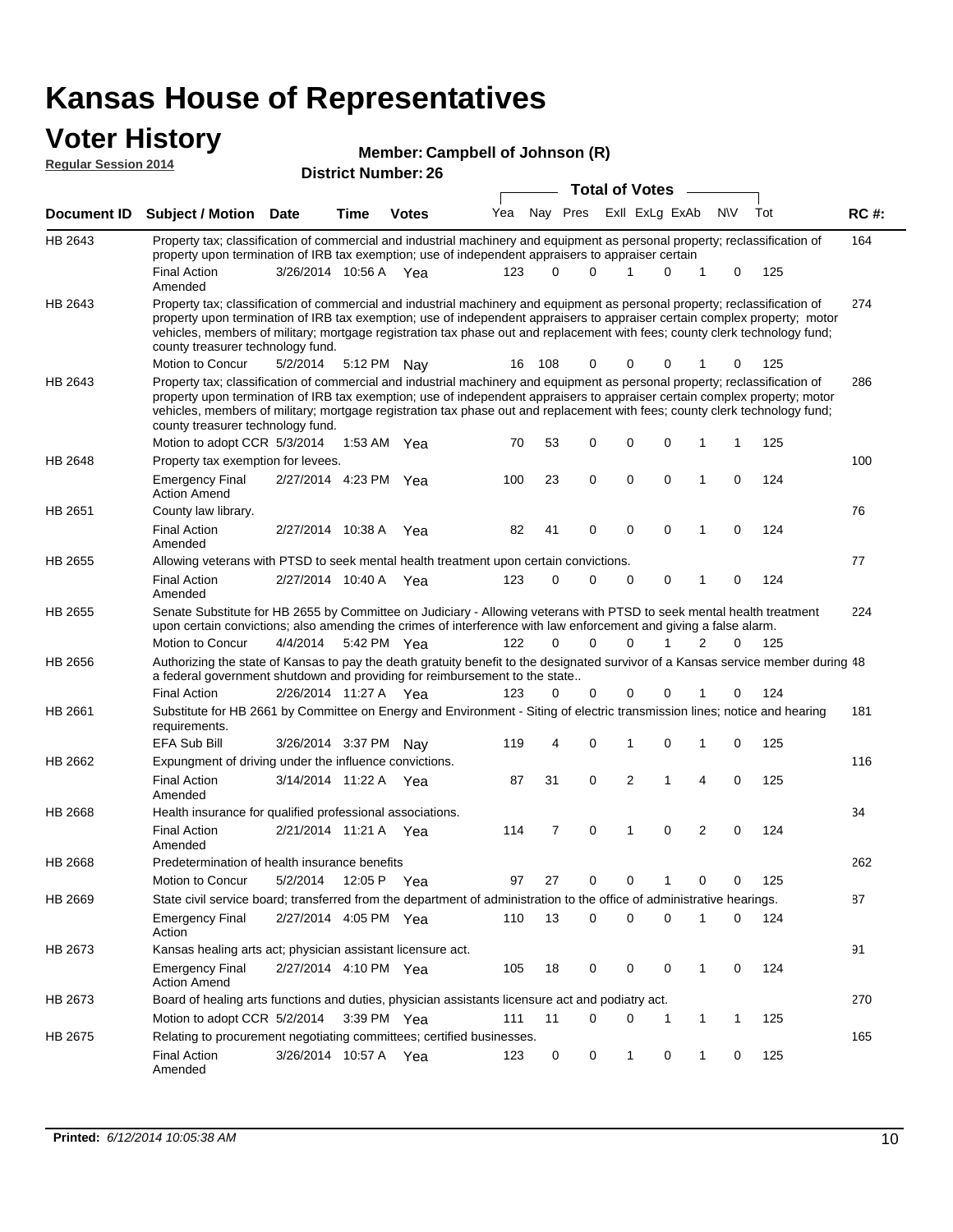### **Voter History**

#### **Campbell of Johnson (R)**

| <b>Regular Session 2014</b> |                                                                                                                                                                                                                                                                                               |                       |         |                            | <b>Mellinel</b> . California of Johnson (K) |              |                       |   |   |                |                     |          |             |
|-----------------------------|-----------------------------------------------------------------------------------------------------------------------------------------------------------------------------------------------------------------------------------------------------------------------------------------------|-----------------------|---------|----------------------------|---------------------------------------------|--------------|-----------------------|---|---|----------------|---------------------|----------|-------------|
|                             |                                                                                                                                                                                                                                                                                               |                       |         | <b>District Number: 26</b> |                                             |              |                       |   |   |                |                     |          |             |
|                             |                                                                                                                                                                                                                                                                                               |                       |         |                            |                                             |              | <b>Total of Votes</b> |   |   |                |                     |          |             |
| Document ID                 | <b>Subject / Motion Date</b>                                                                                                                                                                                                                                                                  |                       | Time    | <b>Votes</b>               | Yea                                         |              | Nay Pres              |   |   | Exll ExLg ExAb | <b>NV</b>           | Tot      | <b>RC#:</b> |
| <b>HB 2681</b>              | Substitute for HB2681 by Committee on Veterans, Military, and Homeland Security--Abolishing the Kansas commission on<br>veterans affairs; creating the Kansas commission on veterans affairs office within the executive branch of government.<br>Final Action Sub Bill 3/20/2014 11:18 A Yea |                       |         |                            | 123                                         | 0            | $\Omega$              |   | 0 | 1              | $\mathbf{1}$        | 0<br>125 | 132         |
| HB 2681                     | Substitute for HB2681 by Committee on Veterans, Military, and Homeland Security - Abolishing the Kansas commission on<br>veterans affairs; creating the Kansas commission on veterans affairs office within the executive branch of government.<br>Motion to Concur                           | 4/4/2014              | 11:41 A | Yea                        | 122                                         | $\Omega$     | $\Omega$              |   | 1 |                | 1                   | 125<br>0 | 219         |
| HB 2684                     | Allocating moneys from driver's license fees to the judicial branch nonjudicial salary adjustment fund.                                                                                                                                                                                       |                       |         |                            |                                             |              |                       |   |   |                |                     |          | 78          |
|                             | <b>Final Action</b>                                                                                                                                                                                                                                                                           | 2/27/2014 10:41 A Yea |         |                            | 93                                          | 30           | 0                     |   | 0 | 0              | 1<br>0              | 124      |             |
| HB 2687                     | Unclaimed property act and hearings.                                                                                                                                                                                                                                                          |                       |         |                            |                                             |              |                       |   |   |                |                     |          | 59          |
|                             | <b>Final Action</b>                                                                                                                                                                                                                                                                           | 2/26/2014 11:44 A     |         | Yea                        | 119                                         | 4            | 0                     | 0 |   | 0              | 1<br>0              | 124      |             |
| HB 2687                     | Unclaimed property act and hearings.                                                                                                                                                                                                                                                          |                       |         |                            |                                             |              |                       |   |   |                |                     |          | 251         |
|                             | Motion to Concur                                                                                                                                                                                                                                                                              | 5/1/2014              |         | 1:56 PM Yea                | 125                                         | 0            | 0                     |   | 0 | $\Omega$       | 0<br>0              | 125      |             |
| HB 2689                     | Amending which convictions are counted for driving while license canceled, suspended or revoked.                                                                                                                                                                                              |                       |         |                            |                                             |              |                       |   |   |                |                     |          | 231         |
|                             | <b>Final Action</b><br>Amended                                                                                                                                                                                                                                                                | 4/5/2014              |         | 10:23 A Yea                | 121                                         | $\Omega$     | 0                     | 0 |   | 0              | $\overline{4}$<br>0 | 125      |             |
| HB 2693                     | Providing for testing by community colleges for commercial driver's licenses and allowing temporary commercial driver's<br>license holders the ability to drive class A commercial vehicles.                                                                                                  |                       |         |                            |                                             |              |                       |   |   |                |                     |          | 104         |
|                             | <b>Emergency Final</b><br><b>Action Amend</b>                                                                                                                                                                                                                                                 | 2/27/2014 4:28 PM Yea |         |                            | 123                                         | 0            | 0                     | 0 |   | 0              | 1<br>0              | 124      |             |
| HB 2693                     | Senate Substitute for HB 2693 by Committee on Transportation - Providing for testing by community colleges for commercial<br>driver's licenses; entities serving as driver's licenses examiners.                                                                                              |                       |         |                            |                                             |              |                       |   |   |                |                     |          | 255         |
|                             | Motion to adopt CCR 5/1/2014 4:42 PM Yea                                                                                                                                                                                                                                                      |                       |         |                            | 125                                         | 0            | 0                     |   | 0 | 0              | $\mathbf 0$<br>0    | 125      |             |
| HB 2715                     | Farm machinery and equipment annual highway permits, commercial drivers' license.                                                                                                                                                                                                             |                       |         |                            |                                             |              |                       |   |   |                |                     |          | 98          |
|                             | <b>Emergency Final</b><br><b>Action Amend</b>                                                                                                                                                                                                                                                 | 2/27/2014 4:21 PM Yea |         |                            | 123                                         | 0            | 0                     |   | 0 | 0              | 1<br>$\Omega$       | 124      |             |
| HB 2717                     | Registration of operators of assisted living, residential health care, home plus or adult day care facilities.                                                                                                                                                                                |                       |         |                            |                                             |              |                       |   |   |                |                     |          | 175         |
|                             | <b>Emergency Final</b><br><b>Action Amend</b>                                                                                                                                                                                                                                                 | 3/26/2014 3:29 PM Yea |         |                            | 114                                         | 9            | $\Omega$              | 1 |   | $\Omega$       | 1<br>0              | 125      |             |
| HB 2721                     | Substitute for Substitute for HB 2721 by Committee on Commerce, Labor and Economic Development †Enacting the<br>business entity standard treatment act.                                                                                                                                       |                       |         |                            |                                             |              |                       |   |   |                |                     |          | 117         |
|                             | Final Action Sub Bill 3/14/2014 11:23 A Yea                                                                                                                                                                                                                                                   |                       |         |                            | 118                                         | 0            | 0                     |   | 2 |                | 4<br>$\Omega$       | 125      |             |
| HB 2721                     | Substitute for Substitute for HB 2721 by Committee on Commerce, Labor and Economic Development - Enacting the business 273<br>entity standard treatment act.                                                                                                                                  |                       |         |                            |                                             |              |                       |   |   |                |                     |          |             |
|                             | Motion to Concur                                                                                                                                                                                                                                                                              | 5/2/2014              |         | 3:59 PM Yea                | 122                                         | 0            | 0                     |   | 0 | 1              | 1<br>1              | 125      |             |
| <b>HB 2724</b>              | Uniform commercial driver's license act; definition of tank vehicle.                                                                                                                                                                                                                          |                       |         |                            |                                             |              |                       |   |   |                |                     |          | 99          |
|                             | <b>Emergency Final</b><br>Action                                                                                                                                                                                                                                                              | 2/27/2014 4:22 PM Yea |         |                            | 122                                         | $\mathbf{1}$ | 0                     |   | 0 | $\mathbf 0$    | 1<br>$\Omega$       | 124      |             |
| HB 2727                     | Expiration of license plates and placards for individuals with disability.                                                                                                                                                                                                                    |                       |         |                            |                                             |              |                       |   |   |                |                     |          | 88          |
|                             | <b>Emergency Final</b><br>Action                                                                                                                                                                                                                                                              | 2/27/2014 4:06 PM Yea |         |                            | 123                                         | 0            | 0                     | 0 |   | 0              | 1                   | 124<br>0 |             |
| HB 2728                     | Permits for the operation of salvage vehicles no longer required to be prepared in triplicate.                                                                                                                                                                                                |                       |         |                            |                                             |              |                       |   |   |                |                     |          | 89          |
|                             | <b>Emergency Final</b><br>Action                                                                                                                                                                                                                                                              | 2/27/2014 4:07 PM Yea |         |                            | 122                                         | 1            | 0                     | 0 |   | 0              | 1<br>0              | 124      |             |
| HB 2728                     | Permits for the operation of salvage vehicles no longer required to be prepared in triplicate.                                                                                                                                                                                                |                       |         |                            |                                             |              |                       |   |   |                |                     |          | 192         |
|                             | Motion to Concur                                                                                                                                                                                                                                                                              | 3/31/2014 11:43 A Yea |         |                            | 122                                         | 0            | 0                     |   | 1 | 0              | 2<br>0              | 125      |             |
| HB 2732                     | Sales tax authority for Rooks county for constructing or remodeling a jail facility.                                                                                                                                                                                                          |                       |         |                            |                                             |              |                       |   |   |                |                     |          | 232         |
|                             | <b>Final Action</b>                                                                                                                                                                                                                                                                           | 4/5/2014              |         | 10:24 A Yea                | 121                                         | 0            | 0                     | 0 |   | 0              | 4<br>0              | 125      |             |
| HB 2744                     | Insurance; coverage for autism spectrum disorder.                                                                                                                                                                                                                                             |                       |         |                            |                                             |              |                       |   |   |                |                     |          | 137         |
|                             | <b>Final Action</b>                                                                                                                                                                                                                                                                           | 3/21/2014 10:14 A Yea |         |                            | 114                                         | 3            | 0                     |   | 0 | 1              | 6<br>1              | 125      |             |

3/26/2014 Final Action Yea 125 10:58 A 123 0 0 0 10 1

HB 2745

Amended

Tax lien on property voluntarily transferred.

166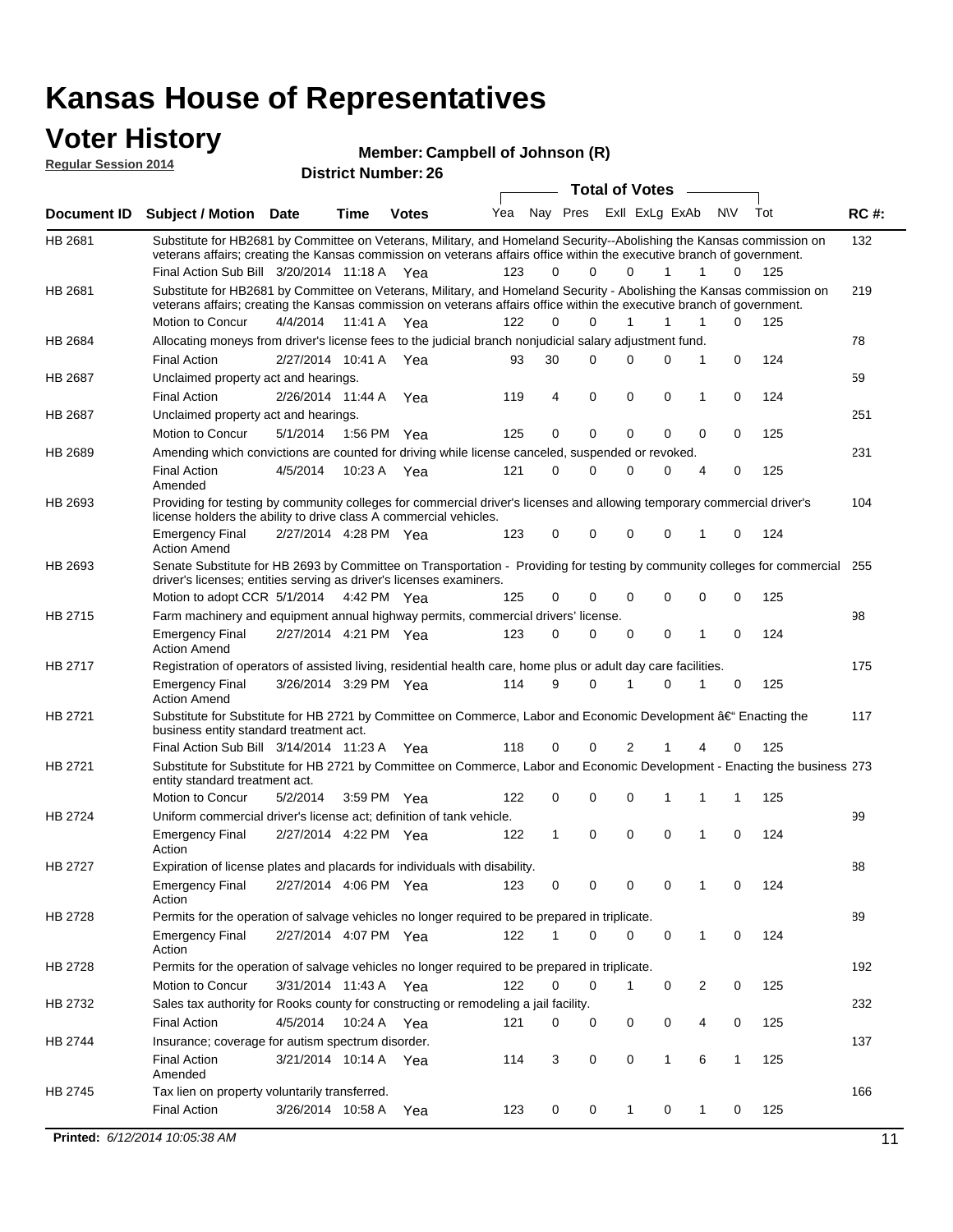## **Voter History**

**Regular Session 2014**

#### **Member: Campbell of Johnson (R)**

|                 |                                                                                                                                                                                                                                                      |                       |             |              |     |          |             |   | <b>Total of Votes</b> |                |                     |                 |             |
|-----------------|------------------------------------------------------------------------------------------------------------------------------------------------------------------------------------------------------------------------------------------------------|-----------------------|-------------|--------------|-----|----------|-------------|---|-----------------------|----------------|---------------------|-----------------|-------------|
|                 | Document ID Subject / Motion Date                                                                                                                                                                                                                    |                       | Time        | <b>Votes</b> | Yea | Nav Pres |             |   |                       | Exll ExLg ExAb | N\V                 | Tot             | <b>RC#:</b> |
| HB 2755         | Repealing the sunset on the Kansas taxpayer transparency act.                                                                                                                                                                                        |                       |             |              |     |          |             |   |                       |                |                     |                 | 140         |
|                 | <b>Final Action</b>                                                                                                                                                                                                                                  | 3/24/2014 10:13 A     |             | Yea          | 122 | 0        | 0           | 0 |                       | 0              | 3<br>0              | 125             |             |
| HB 2767         | State child death review board.                                                                                                                                                                                                                      |                       |             |              |     |          |             |   |                       |                |                     |                 | 167         |
|                 | <b>Final Action</b><br>Amended                                                                                                                                                                                                                       | 3/26/2014 10:59 A     |             | Yea          | 123 | 0        | 0           | 1 |                       | $\mathbf 0$    | 1<br>0              | 125             |             |
| <b>HCR 5029</b> | Urging the Kansas bureau of investigation to establish a blue alert system for the state of Kansas.                                                                                                                                                  |                       |             |              |     |          |             |   |                       |                |                     |                 | 95          |
|                 | <b>Emergency Final</b><br><b>Action Amend</b>                                                                                                                                                                                                        | 2/27/2014 4:15 PM Yea |             |              | 121 | 2        | 0           | 0 |                       | 0              | 1                   | 0<br>124        |             |
| <b>HCR 5031</b> | Urging Congress to provide for the prompt payment of disability compensation to U.S. Veterans.                                                                                                                                                       |                       |             |              |     |          |             |   |                       |                |                     |                 | 125         |
|                 | <b>Final Action</b>                                                                                                                                                                                                                                  | 3/19/2014 11:21 A Yea |             |              | 122 | $\Omega$ | 0           | 0 |                       | 1              | $\overline{2}$<br>0 | 125             |             |
| HR 6049         | Resolution encouraging the creation of a Kansas plan for comprehensive treatment of chronic obstruction pulmonary<br>disease.                                                                                                                        |                       |             |              |     |          |             |   |                       |                |                     |                 | 109         |
|                 | <b>Emergency Final</b><br><b>Action Amend</b>                                                                                                                                                                                                        | 3/6/2014              | 11:24 A     | Yea          | 120 | 0        | 0           | 2 |                       | 1              | 2                   | 0<br>125        |             |
| HR 6063         | Urging the President to extend the qualifications for the Women's Army Corps Service Medal.                                                                                                                                                          |                       |             |              |     |          |             |   |                       |                |                     |                 | 143         |
|                 | <b>Final Action</b>                                                                                                                                                                                                                                  | 3/25/2014 10:11 A Yea |             |              | 123 | $\Omega$ | $\Omega$    | 1 |                       | $\Omega$       | 1                   | 125<br>0        |             |
| <b>SB 40</b>    | House Substitute for SB 40 by Committee on Corrections and Juvenile Justice †Secretary of corrections; including juvenile<br>offenders in the prison made goods act; authorizing use of correctional industries funds for payment of                 |                       |             |              |     |          |             |   |                       |                |                     |                 | 123         |
|                 | Final Action Sub Bill 3/17/2014 11:23 A Yea                                                                                                                                                                                                          |                       |             |              | 123 | 0        | 0           | 0 |                       | $\Omega$       | 2                   | 0<br>125        |             |
| SB 54           | Medical assistance recovery program; rules and regulations.                                                                                                                                                                                          |                       |             |              |     |          |             |   |                       |                |                     |                 | 174         |
|                 | <b>Emergency Final</b><br><b>Action Amend</b>                                                                                                                                                                                                        | 3/26/2014 3:28 PM Nay |             |              | 95  | 28       | $\mathbf 0$ | 1 |                       | 0              | $\mathbf{1}$<br>0   | 125             |             |
| SB 54           | Amendments to statutes regulating abortions.                                                                                                                                                                                                         |                       |             |              |     |          |             |   |                       |                |                     |                 | 214         |
|                 | Motion to Adopt CCR 4/4/2014                                                                                                                                                                                                                         |                       | 9:59 AM Yea |              | 112 | 11       | 0           |   |                       | $\mathbf 0$    | 1                   | 125<br>0        |             |
| SB 63           | State use law; purchases by municipalities; committee sunset date and chairperson selection.                                                                                                                                                         |                       |             |              |     |          |             |   |                       |                |                     |                 | 280         |
|                 | Motion to adopt CCR 5/2/2014                                                                                                                                                                                                                         |                       | 8:52 PM Yea |              | 124 | 0        | 0           | 0 |                       | 0              | 1<br>0              | 125             |             |
| SB 99           | Lobbyists defined.                                                                                                                                                                                                                                   |                       |             |              |     |          |             |   |                       |                |                     |                 | 184         |
|                 | <b>Emergency Final</b><br>Action                                                                                                                                                                                                                     | 3/26/2014 3:41 PM Yea |             |              | 117 | 6        | 0           | 1 |                       | $\mathbf 0$    | 1<br>0              | 125             |             |
| SB 147          | House Substitute for SB 147 by Committee on Agriculture and Natural Resources †Amending the powers and duties of the 133<br>Kansas department of agriculture division of conservation and the state conservation commission.                         |                       |             |              |     |          |             |   |                       |                |                     |                 |             |
|                 | Final Action Sub Bill 3/20/2014 11:19 A Yea<br>Amended                                                                                                                                                                                               |                       |             |              | 123 | 0        | 0           | 0 |                       | 1              | 1                   | 125<br>0        |             |
| SB 218          | House Substitute for SB 218 by Committee on Appropriations-Education; relating to the financing and instruction thereof;<br>making and concerning appropriations for the fiscal years ending June 30, 2014, and June 30, 2015, for certain agencies. |                       |             |              |     |          |             |   |                       |                |                     |                 | 226         |
|                 | Final Action Sub Bill 4/4/2014<br>Amended                                                                                                                                                                                                            |                       | 6:17 PM Yea |              | 91  | 31       | $\Omega$    | 0 |                       | 1              | 2                   | $\Omega$<br>125 |             |
| SB 218          | House Substitute for SB 218 by Committee on Appropriations-Education; relating to the financing and instruction thereof;                                                                                                                             |                       |             |              |     |          |             |   |                       |                |                     |                 | 237         |
|                 | making and concerning appropriations for the fiscal years ending June 30, 2014, and June 30, 2015, for certain agencies.<br>Sub Motion to Adopt 4/6/2014 12:51 A Nay                                                                                 |                       |             |              | 55  | 67       | 0           | 0 |                       | 0              | 3                   | 0<br>125        |             |
| SB 231          | CCR<br>House Substitute for SB 231 †Concerning valuation and appeals; renaming the state court of tax appeals; timing of<br>decisions.                                                                                                               |                       |             |              |     |          |             |   |                       |                |                     |                 | 134         |
|                 | Final Action Sub Bill 3/20/2014 11:21 A Yea<br>Amended                                                                                                                                                                                               |                       |             |              | 123 | 0        | 0           | 0 |                       | 1              | 1                   | 125<br>0        |             |
| SB 231          | House Substitute for SB 231 - Concerning valuation and appeals; renaming the state court of tax appeals; timing of<br>decisions                                                                                                                      |                       |             |              |     |          |             |   |                       |                |                     |                 | 281         |
|                 | Motion to Adopt CCR 5/2/2014                                                                                                                                                                                                                         |                       | 8:56 PM Yea |              | 124 | 0        | 0           | 0 |                       | 0              | 1                   | 125<br>0        |             |
| SB 245          | House Substitute for SB 245 by Committee on Appropriations - Appropriations for FY 2014, FY 2015, and FY 2016 for the<br>department of corrections; capital improvement projects.                                                                    |                       |             |              |     |          |             |   |                       |                |                     |                 | 13          |
|                 | Final Action Sub Bill 2/13/2014 11:34 A Yea<br>Amended                                                                                                                                                                                               |                       |             |              | 79  | 41       | 0           | 3 |                       | 0              | 1                   | 124<br>0        |             |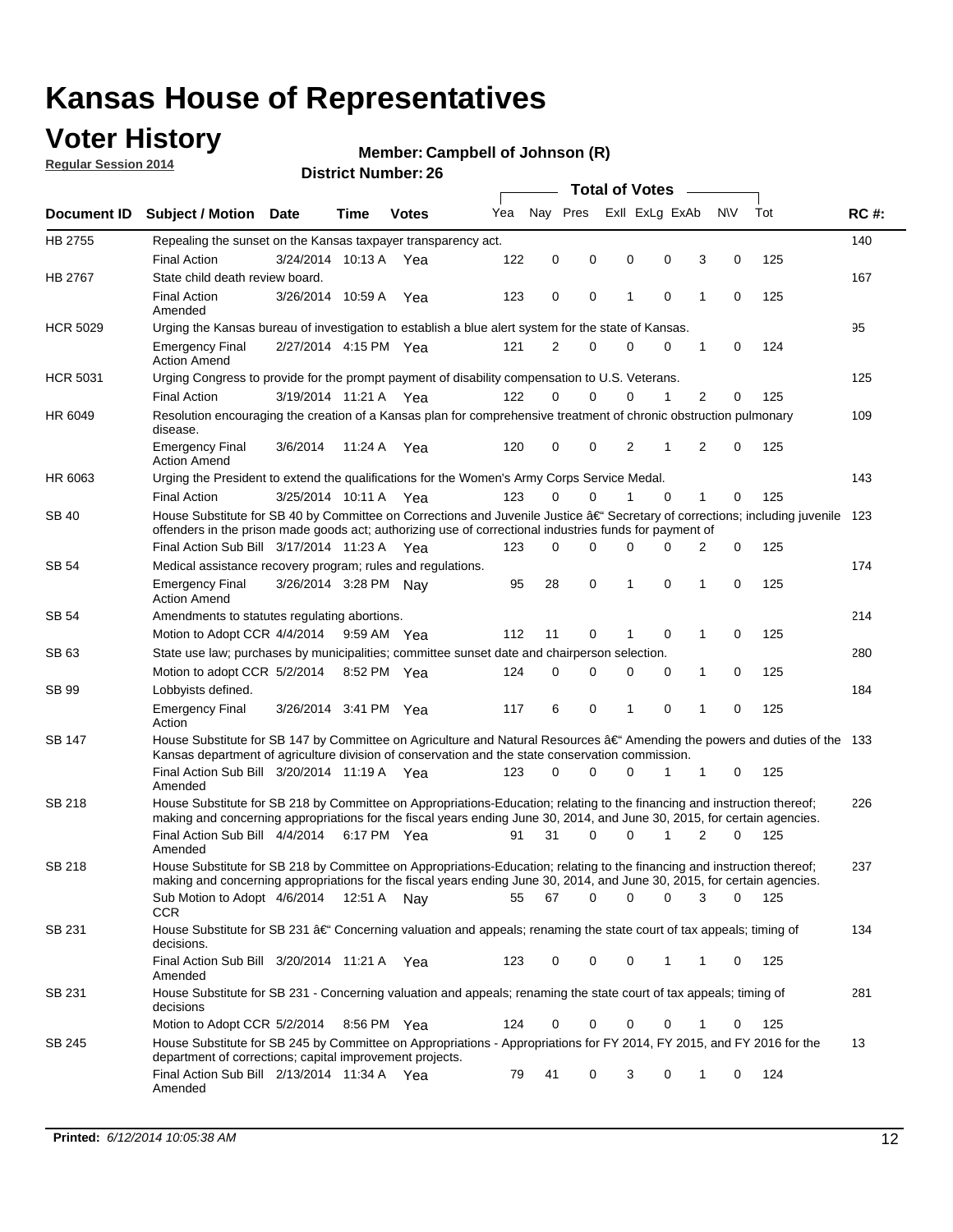### **Voter History**

#### **Regular Session 2014**

#### **Member: Campbell of Johnson (R)**

| District Number: 26 |  |
|---------------------|--|
|---------------------|--|

|               |                                                                                                                                                                                                                                                                                                                                                                                                                                                                                                                                                                                                                                                                                                                                                                                                               |                       |                       |     |             | <b>Total of Votes</b>   |   |             |                |             |     |             |
|---------------|---------------------------------------------------------------------------------------------------------------------------------------------------------------------------------------------------------------------------------------------------------------------------------------------------------------------------------------------------------------------------------------------------------------------------------------------------------------------------------------------------------------------------------------------------------------------------------------------------------------------------------------------------------------------------------------------------------------------------------------------------------------------------------------------------------------|-----------------------|-----------------------|-----|-------------|-------------------------|---|-------------|----------------|-------------|-----|-------------|
|               | Document ID Subject / Motion Date                                                                                                                                                                                                                                                                                                                                                                                                                                                                                                                                                                                                                                                                                                                                                                             | Time                  | <b>Votes</b>          | Yea |             | Nay Pres ExII ExLg ExAb |   |             |                | N\V         | Tot | <b>RC#:</b> |
| SB 245        | House Substitute for SB 245 by Committee on Appropriations - Education funding; relating to mineral production; creating the<br>mineral production education fund, crediting 20% of remainder from oil and gas tax into such fund, moneys expended on<br>education; abolishing the oil and gas valuation depletion trust fund; allowing the counties to retain funds already in such<br>county's oil and gas valuation depletion trust fund; concerning school financing sources; proceeds from the tax levied by a<br>school district under authority of K.S.A. 2013 Supp. 72-6431, remitted to the state treasury to the credit of the state school<br>district finance fund not to the district's general fund; making and concerning appropriations for fiscal year 2017.<br>Motion to adopt CCR 5/1/2014 |                       | 5:06 PM Nay           | 88  | 37          | $\Omega$                | 0 | 0           | 0              | 0           | 125 | 258         |
| <b>SB 248</b> | Victim notification prior to release of certain inmates.                                                                                                                                                                                                                                                                                                                                                                                                                                                                                                                                                                                                                                                                                                                                                      |                       |                       |     |             |                         |   |             |                |             |     | 119         |
|               | <b>Final Action</b>                                                                                                                                                                                                                                                                                                                                                                                                                                                                                                                                                                                                                                                                                                                                                                                           | 3/17/2014 11:18 A     | Yea                   | 122 | 0           | 0                       | 0 | 0           | $\overline{c}$ | 1           | 125 |             |
| SB 254        | Medical assistance recovery program; rules and regulations.                                                                                                                                                                                                                                                                                                                                                                                                                                                                                                                                                                                                                                                                                                                                                   |                       |                       |     |             |                         |   |             |                |             |     | 179         |
|               | <b>Emergency Final</b><br>Action                                                                                                                                                                                                                                                                                                                                                                                                                                                                                                                                                                                                                                                                                                                                                                              | 3/26/2014 3:34 PM Yea |                       | 123 | $\mathbf 0$ | 0                       | 1 | $\mathbf 0$ | $\mathbf{1}$   | 0           | 125 |             |
| SB 256        | Attorney general; costs in criminal appeals.                                                                                                                                                                                                                                                                                                                                                                                                                                                                                                                                                                                                                                                                                                                                                                  |                       |                       |     |             |                         |   |             |                |             |     | 147         |
|               | <b>Final Action</b><br>Amended                                                                                                                                                                                                                                                                                                                                                                                                                                                                                                                                                                                                                                                                                                                                                                                | 3/25/2014 10:16 A     | Yea                   | 119 | 4           | $\mathbf 0$             | 1 | $\mathbf 0$ | 1              | $\mathbf 0$ | 125 |             |
| SB 256        | Amending the crime of mistreatment of a dependent adult; creating the crime of mistreatment of an elder person; amending<br>the crime of unlawful sexual relations; amending provisions relating to appearance bonds and surety regulation; amending<br>violations of the Kansas racketeer influenced and corrupt organization act; also concerning the attorney general, costs in<br>criminal appeals.                                                                                                                                                                                                                                                                                                                                                                                                       |                       |                       |     |             |                         |   |             |                |             |     | 236         |
|               | Motion to Adopt CCR 4/5/2014                                                                                                                                                                                                                                                                                                                                                                                                                                                                                                                                                                                                                                                                                                                                                                                  |                       | 6:52 PM Yea           | 118 | 4           | 0                       | 0 | 0           | 3              | 0           | 125 |             |
| <b>SB 258</b> | Amending the juvenile statute of limitations to match adult time limitations for sex crimes.                                                                                                                                                                                                                                                                                                                                                                                                                                                                                                                                                                                                                                                                                                                  |                       |                       |     |             |                         |   |             |                |             |     | 135         |
|               | <b>Final Action</b><br>Amended                                                                                                                                                                                                                                                                                                                                                                                                                                                                                                                                                                                                                                                                                                                                                                                | 3/20/2014 11:21 A Yea |                       | 123 | 0           | $\mathbf 0$             | 0 | 1           | $\mathbf{1}$   | 0           | 125 |             |
| <b>SB 258</b> | Relating to issuance of certificates of birth resulting in stillbirth.                                                                                                                                                                                                                                                                                                                                                                                                                                                                                                                                                                                                                                                                                                                                        |                       |                       |     |             |                         |   |             |                |             |     | 259         |
|               | Motion to Adopt CCR 5/1/2014                                                                                                                                                                                                                                                                                                                                                                                                                                                                                                                                                                                                                                                                                                                                                                                  |                       | 5:12 PM Yea           | 121 | 4           | 0                       | 0 | 0           | 0              | 0           | 125 |             |
| SB 263        | Establishing the military funeral honors fund under the adjutant general's office.<br><b>Final Action</b>                                                                                                                                                                                                                                                                                                                                                                                                                                                                                                                                                                                                                                                                                                     | 3/25/2014 10:17 A Yea |                       | 123 | 0           | 0                       | 1 | 0           | $\mathbf{1}$   | 0           | 125 | 148         |
|               | Amended                                                                                                                                                                                                                                                                                                                                                                                                                                                                                                                                                                                                                                                                                                                                                                                                       |                       |                       |     |             |                         |   |             |                |             |     |             |
| SB 263        | Veterans and military matters; military honors fund; death gratuity; disabled veterans preference, state jobs and contracts;<br>schools on military reservations, funding.                                                                                                                                                                                                                                                                                                                                                                                                                                                                                                                                                                                                                                    |                       |                       |     |             |                         |   |             |                |             |     | 256         |
|               | Motion to adopt CCR 5/1/2014                                                                                                                                                                                                                                                                                                                                                                                                                                                                                                                                                                                                                                                                                                                                                                                  |                       | 4:47 PM Yea           | 124 | 0           | 0                       | 0 | 0           | 0              | 1           | 125 |             |
| SB 265        | Income definition for Homestead Refund eligibility.                                                                                                                                                                                                                                                                                                                                                                                                                                                                                                                                                                                                                                                                                                                                                           |                       |                       |     |             |                         |   |             |                |             | 125 | 113         |
|               | <b>Final Action</b><br>Amended                                                                                                                                                                                                                                                                                                                                                                                                                                                                                                                                                                                                                                                                                                                                                                                | 3/13/2014 11:23 A Yea |                       | 121 | 0           | 0                       | 1 | 1           | 2              | 0           |     |             |
| SB 265        | Definition of income for homestead refund and SAFESR eligibility; income tax credits for adoption expenses and expenses to<br>make dwelling or facility accessible to persons with a disability; income tax deductions, self-employment taxes, expenses<br>related to organ donations, net gain on the sale of certain livestock; withholding, non-resident pass-through entity income;<br>Kansas taxpayer transparency act, sunset; sales tax exemptions.                                                                                                                                                                                                                                                                                                                                                    |                       |                       |     |             |                         |   |             |                |             |     | 227         |
|               | Motion to Adopt CCR 4/4/2014                                                                                                                                                                                                                                                                                                                                                                                                                                                                                                                                                                                                                                                                                                                                                                                  |                       | 6:29 PM Yea           | 122 | 0           | $\mathbf 0$             | 0 | 1           | 2              | 0           | 125 |             |
| SB 266        | Mineral severance tax return file date.                                                                                                                                                                                                                                                                                                                                                                                                                                                                                                                                                                                                                                                                                                                                                                       |                       |                       |     |             |                         |   |             |                |             |     | 114         |
|               | <b>Final Action</b><br>Amended                                                                                                                                                                                                                                                                                                                                                                                                                                                                                                                                                                                                                                                                                                                                                                                | 3/13/2014 11:24 A     | Yea                   | 121 | 0           | 0                       | 1 | 1           | 2              | 0           | 125 |             |
| SB 266        | Severance tax return and payment dates; sales tax authority for Rooks county; property tax exemptions for certain donations<br>of land to the state and for amateur-built aircraft; sales tax exemptions for surface mining equipment and certain charitable<br>organizations.                                                                                                                                                                                                                                                                                                                                                                                                                                                                                                                                |                       |                       |     |             |                         |   |             |                |             |     | 266         |
|               | Motion to Adopt CCR 5/2/2014                                                                                                                                                                                                                                                                                                                                                                                                                                                                                                                                                                                                                                                                                                                                                                                  |                       | $3:19 \text{ PM}$ Yea | 122 | 1           | 0                       | 0 | 1           | 1              | 0           | 125 |             |
| SB 267        | Insurance; excluding real estate from acceptable security deposits with the commissioner and requiring original handwritten<br>signatures on deposit forms.                                                                                                                                                                                                                                                                                                                                                                                                                                                                                                                                                                                                                                                   |                       |                       |     |             |                         |   |             |                |             |     | 144         |
|               | <b>Final Action</b>                                                                                                                                                                                                                                                                                                                                                                                                                                                                                                                                                                                                                                                                                                                                                                                           | 3/25/2014 10:12 A     | Yea                   | 123 | 0           | 0                       | 1 | 0           | 1              | 0           | 125 |             |
| SB 268        | Insurance; Risk-based capital requirements.                                                                                                                                                                                                                                                                                                                                                                                                                                                                                                                                                                                                                                                                                                                                                                   |                       |                       |     |             |                         |   |             |                |             |     | 145         |
|               | <b>Final Action</b>                                                                                                                                                                                                                                                                                                                                                                                                                                                                                                                                                                                                                                                                                                                                                                                           | 3/25/2014 10:13 A Yea |                       | 123 | 0           | 0                       | 1 | 0           | 1              | 0           | 125 |             |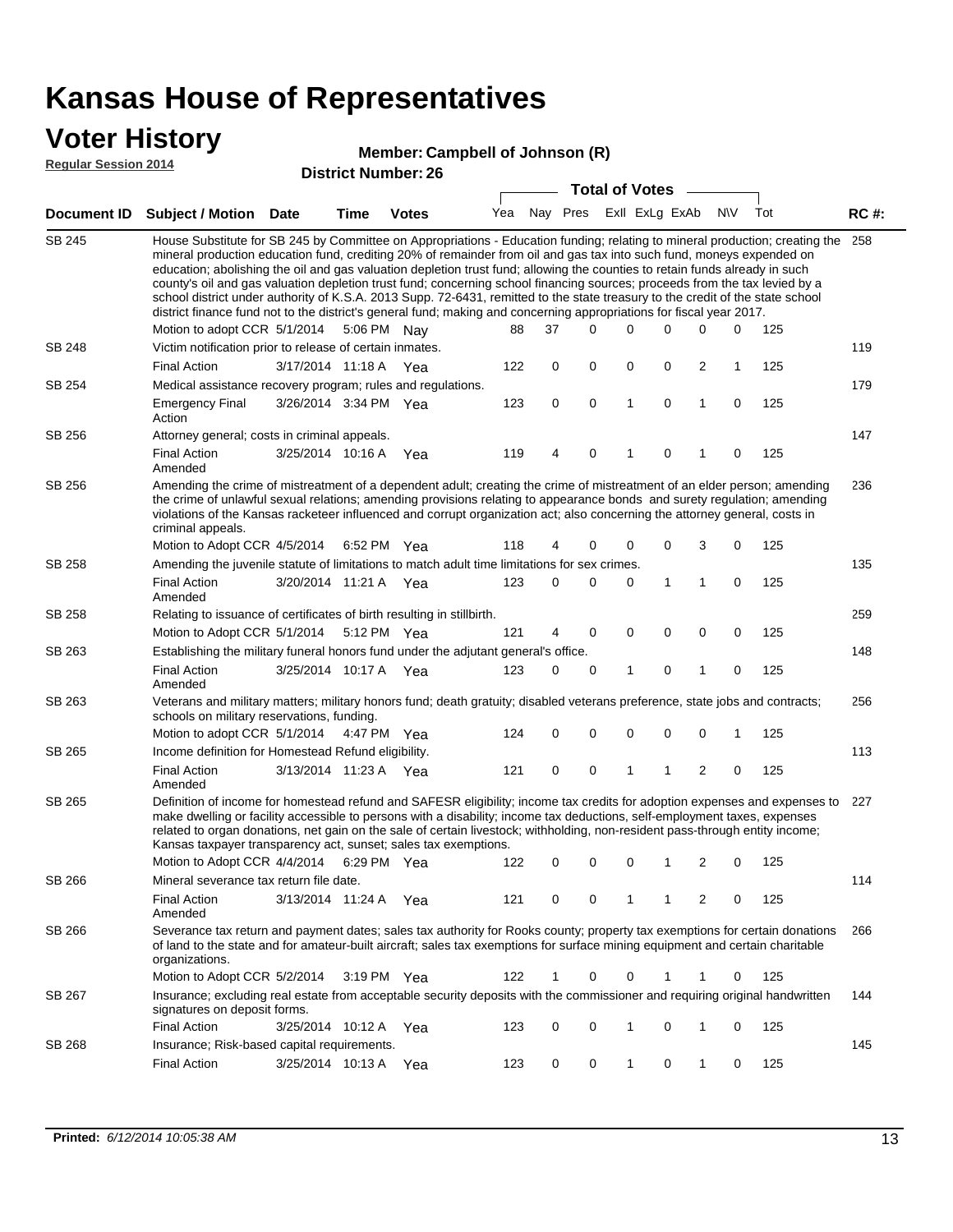## **Voter History**

**Regular Session 2014**

#### **Member: Campbell of Johnson (R)**

|               |                                                                                                                                                                                    |                       |      |              |     |          |             | <b>Total of Votes</b> |                |              |             |     |             |
|---------------|------------------------------------------------------------------------------------------------------------------------------------------------------------------------------------|-----------------------|------|--------------|-----|----------|-------------|-----------------------|----------------|--------------|-------------|-----|-------------|
| Document ID   | <b>Subject / Motion Date</b>                                                                                                                                                       |                       | Time | <b>Votes</b> | Yea | Nay Pres |             |                       | Exll ExLg ExAb |              | N\V         | Tot | <b>RC#:</b> |
| SB 271        | Amending the Kansas medicaid fraud control act.                                                                                                                                    |                       |      |              |     |          |             |                       |                |              |             |     | 176         |
|               | <b>Emergency Final</b><br><b>Action Amend</b>                                                                                                                                      | 3/26/2014 3:30 PM Yea |      |              | 123 | 0        | 0           | 1                     | $\mathbf 0$    | 1            | $\mathbf 0$ | 125 |             |
| SB 271        | Amending the Kansas medicaid fraud control act.                                                                                                                                    |                       |      |              |     |          |             |                       |                |              |             |     | 228         |
|               | Motion to Adopt CCR 4/4/2014 6:33 PM Yea                                                                                                                                           |                       |      |              | 122 | 0        | 0           | 0                     | 1              | 2            | $\mathbf 0$ | 125 |             |
| SB 272        | Eliminating the 3% limit on controlled shooting area acreage in a county.                                                                                                          |                       |      |              |     |          |             |                       |                |              |             |     | 149         |
|               | <b>Final Action</b>                                                                                                                                                                | 3/25/2014 10:19 A Yea |      |              | 123 | 0        | 0           | 1                     | 0              | 1            | $\mathbf 0$ | 125 |             |
| SB 273        | House Substitute for SB 273 by Committee on Transportation †Commercial vehicles; regulation and registration thereof.                                                              |                       |      |              |     |          |             |                       |                |              |             |     | 168         |
|               | Final Action Sub Bill 3/26/2014 11:00 A Yea<br>Amended                                                                                                                             |                       |      |              | 122 | 1        | 0           | 1                     | $\mathbf 0$    | 1            | 0           | 125 |             |
| SB 273        | Regulation of commercial motor vehicles; exemption from rules and regulations of the Kansas corporation commission.                                                                |                       |      |              |     |          |             |                       |                |              |             |     | 265         |
|               | Motion to Adopt CCR 5/2/2014 3:10 PM Yea                                                                                                                                           |                       |      |              | 101 | 22       | 0           | 0                     | 1              | 1            | 0           | 125 |             |
| SB 274        | Political action committees, legislative leadership.                                                                                                                               |                       |      |              |     |          |             |                       |                |              |             |     | 169         |
|               | <b>Final Action</b><br>Amended                                                                                                                                                     | 3/26/2014 11:01 A Yea |      |              | 108 | 15       | 0           | 1                     | $\mathbf 0$    | 1            | $\mathbf 0$ | 125 |             |
| SB 278        | Establishing the state board of veterinary examiners within the animal health division of the Kansas department of agriculture<br>for a two-year period.                           |                       |      |              |     |          |             |                       |                |              |             |     | 127         |
|               | <b>Final Action</b>                                                                                                                                                                | 3/19/2014 11:24 A     |      | Yea          | 122 | 0        | 0           | 0                     | 1              | 2            | 0           | 125 |             |
| SB 284        | Amending the Kansas 911 act.                                                                                                                                                       |                       |      |              |     |          |             |                       |                |              |             |     | 124         |
|               | <b>Final Action</b>                                                                                                                                                                | 3/17/2014 11:24 A     |      | Yea          | 121 | 2        | $\mathbf 0$ | $\mathbf 0$           | $\mathbf 0$    | 2            | 0           | 125 |             |
| SB 285        | Optometrists; prohibition against limiting payment for covered services to insurance plan amounts.                                                                                 |                       |      |              |     |          |             |                       |                |              |             |     | 150         |
|               | <b>Final Action</b><br>Amended                                                                                                                                                     | 3/25/2014 10:20 A Yea |      |              | 123 | 0        | 0           | 1                     | 0              | 1            | 0           | 125 |             |
| SB 286        | Extending sunset date on certain agriculture fees from July 1, 2015, to July 1, 2019.                                                                                              |                       |      |              |     |          |             |                       |                |              |             |     | 151         |
|               | <b>Final Action</b><br>Amended                                                                                                                                                     | 3/25/2014 10:23 A Yea |      |              | 76  | 47       | 0           | 1                     | 0              | 1            | 0           | 125 |             |
| SB 286        | Agriculture; extending sunset date on certain agriculture fees from July 1, 2015, to July 1, 2018; national day of the cowboy;<br>establishing the local food and farm task force. |                       |      |              |     |          |             |                       |                |              |             |     | 264         |
|               | Motion to adopt CCR 5/2/2014 3:04 PM Yea                                                                                                                                           |                       |      |              | 102 | 21       | 0           | $\mathbf 0$           | 1              | 1            | 0           | 125 |             |
| SB 306        | Modernizing certain insurance laws to allow use of additional investments.                                                                                                         |                       |      |              |     |          |             |                       |                |              |             |     | 173         |
|               | <b>Emergency Final</b><br>Action                                                                                                                                                   | 3/26/2014 3:26 PM Yea |      |              | 123 | 0        | 0           | 1                     | $\mathbf 0$    | 1            | $\mathbf 0$ | 125 |             |
| <b>SB 308</b> | Updating the Kansas no-call act.                                                                                                                                                   |                       |      |              |     |          |             |                       |                |              |             |     | 138         |
|               | <b>Final Action</b>                                                                                                                                                                | 3/21/2014 10:15 A     |      | Yea          | 117 | 0        | 0           | $\mathbf 0$           | 1              | 6            | 1           | 125 |             |
| SB 309        | Health insurance coverage for qualified professional associations.                                                                                                                 |                       |      |              |     |          |             |                       |                |              |             |     | 182         |
|               | <b>Emergency Final</b><br>Action                                                                                                                                                   | 3/26/2014 3:38 PM Yea |      |              | 122 | 1        | 0           | 1                     | $\mathbf 0$    | 1            | $\mathbf 0$ | 125 |             |
| SB 310        | Grand juries; crimes to consider; amendment of indictment.                                                                                                                         |                       |      |              |     |          |             |                       |                |              |             |     | 180         |
|               | <b>Emergency Final</b><br>Action                                                                                                                                                   | 3/26/2014 3:35 PM Yea |      |              | 122 | 1        | 0           | 1                     | 0              | 1            | 0           | 125 |             |
| SB 311        | Increasing the noneconomic damages cap and changing rules related to expert evidence.                                                                                              |                       |      |              |     |          |             |                       |                |              |             |     | 142         |
|               | <b>Final Action</b><br>Amended                                                                                                                                                     | 3/24/2014 10:17 A Yea |      |              | 119 | 3        | $\Omega$    | 0                     | 0              | 3            | 0           | 125 |             |
| SB 311        | Increasing the noneconomic damages cap, changing rules related to expert evidence and repealing statutes pertaining to<br>collateral source benefits.                              |                       |      |              |     |          |             |                       |                |              |             |     | 203         |
|               | Motion to adopt CCR 4/3/2014 6:15 PM Yea                                                                                                                                           |                       |      |              | 120 | 4        | 0           | 0                     | 0              | 1            | 0           | 125 |             |
| SB 321        | Return of premiums separate from notice of denial of coverage.                                                                                                                     |                       |      |              |     |          |             |                       |                |              |             |     | 146         |
|               | <b>Final Action</b>                                                                                                                                                                | 3/25/2014 10:15 A Yea |      |              | 123 | 0        | 0           | $\mathbf{1}$          | 0              | $\mathbf{1}$ | 0           | 125 |             |
| SB 329        | Clarifying court orders relating to parents in juvenile offender cases.                                                                                                            |                       |      |              |     |          |             |                       |                |              |             |     | 136         |
|               | <b>Final Action</b><br>Amended                                                                                                                                                     | 3/20/2014 11:23 A Yea |      |              | 123 | 0        | 0           | 0                     | 1              | 1            | 0           | 125 |             |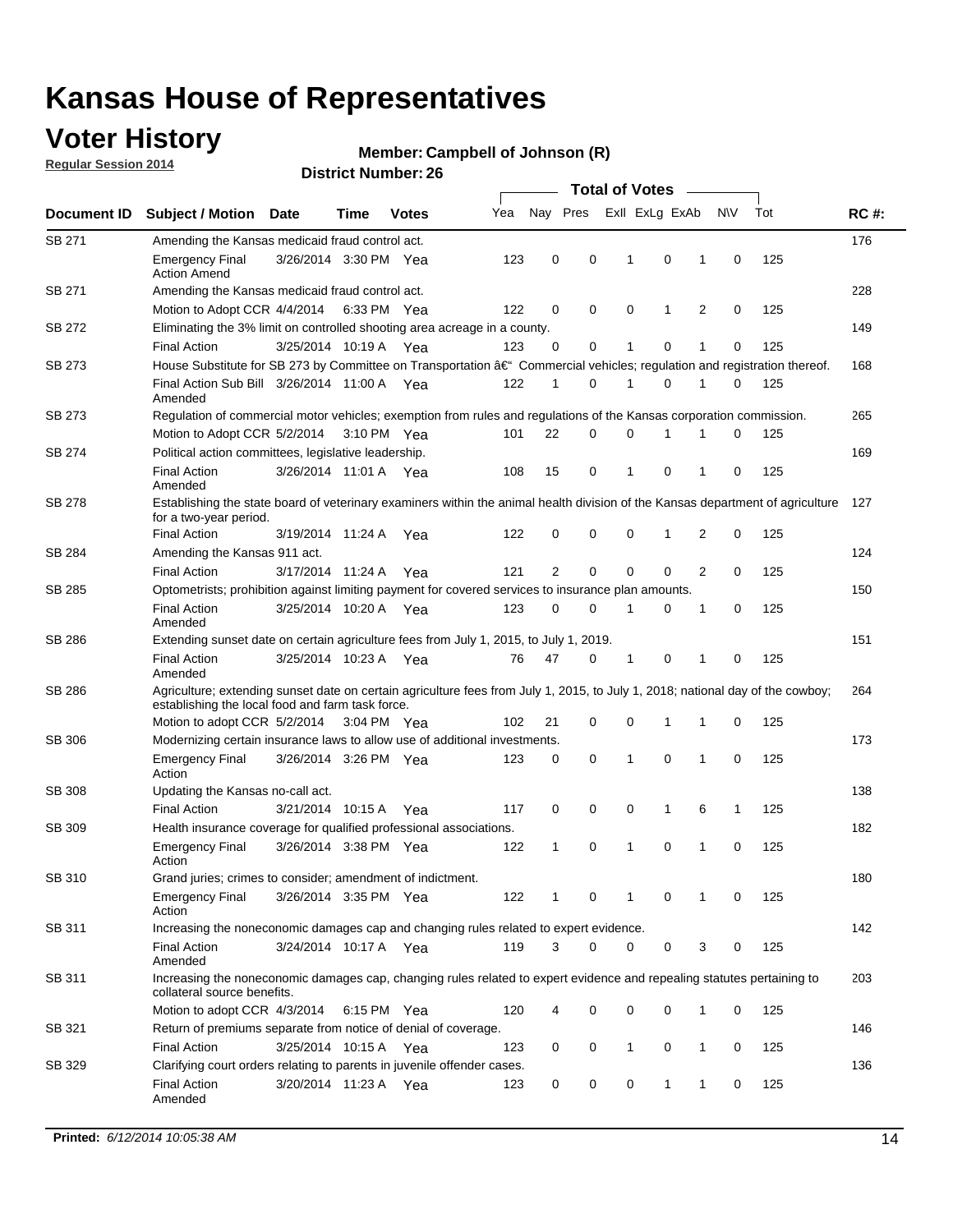### **Voter History**

**Regular Session 2014**

**Member: Campbell of Johnson (R)** 

|                 |                                                                                                                                                                    |                       |             |              |     |          |   | <b>Total of Votes</b> |             |              |             |     |             |
|-----------------|--------------------------------------------------------------------------------------------------------------------------------------------------------------------|-----------------------|-------------|--------------|-----|----------|---|-----------------------|-------------|--------------|-------------|-----|-------------|
| Document ID     | <b>Subject / Motion</b>                                                                                                                                            | Date                  | <b>Time</b> | <b>Votes</b> | Yea | Nay Pres |   | Exll ExLg ExAb        |             |              | N\V         | Tot | <b>RC#:</b> |
| SB 329          | Clarifying court orders relating to parents in juvenile offender cases and changing the statute of limitations on certain juvenile<br>offenses.                    |                       |             |              |     |          |   |                       |             |              |             |     | 242         |
|                 | Motion to adopt CCR 4/30/2014 3:23 PM Yea                                                                                                                          |                       |             |              | 122 | 1        | 0 | 1                     | 1           | 0            | 0           | 125 |             |
| SB 344          | Special permits, oversized loads, transportation of hay or feed stuffs.                                                                                            |                       |             |              |     |          |   |                       |             |              |             |     | 152         |
|                 | <b>Final Action</b><br>Amended                                                                                                                                     | 3/25/2014 10:24 A     |             | Yea          | 122 | 1        | 0 | 1                     | 0           | $\mathbf{1}$ | 0           | 125 |             |
| SB 349          | Boiler safety act; deputy inspectors.                                                                                                                              |                       |             |              |     |          |   |                       |             |              |             |     | 128         |
|                 | <b>Final Action</b><br>Amended                                                                                                                                     | 3/19/2014 11:25 A     |             | Yea          | 119 | 3        | 0 | 0                     | 1           | 2            | 0           | 125 |             |
| SB 349          | Board of technical professions; recodification of professions and scope of practice, other; boiler safety act, deputy<br>inspectors.                               |                       |             |              |     |          |   |                       |             |              |             |     | 215         |
|                 | Motion to Adopt CCR 4/4/2014                                                                                                                                       |                       | 10:02 A     | Yea          | 112 | 11       | 0 | 1                     | $\mathbf 0$ | 1            | 0           | 125 |             |
| SB 351          | Vehicle identification numbers; penalties; damages.                                                                                                                |                       |             |              |     |          |   |                       |             |              |             |     | 153         |
|                 | <b>Final Action</b>                                                                                                                                                | 3/25/2014 10:25 A     |             | Yea          | 123 | 0        | 0 | 1                     | 0           | $\mathbf{1}$ | 0           | 125 |             |
| SB 357          | Increasing the number of allowable hunter education deferrals.                                                                                                     |                       |             |              |     |          |   |                       |             |              |             |     | 154         |
|                 | <b>Final Action</b><br>Amended                                                                                                                                     | 3/25/2014 10:26 A     |             | Nav          | 97  | 26       | 0 | 1                     | $\mathbf 0$ | 1            | 0           | 125 |             |
| SB 357          | Authorizing land purchases by the state; amending process state uses to address seized wildlife; increasing the number of<br>allowable hunter education deferrals. |                       |             |              |     |          |   |                       |             |              |             |     | 275         |
|                 | Motion to Adopt CCR 5/2/2014                                                                                                                                       |                       | 7:53 PM     | Nav          | 113 | 11       | 0 | 0                     | 0           | -1           | 0           | 125 |             |
| SB 359          | Relating to asbestos-related liability.                                                                                                                            |                       |             |              |     |          |   |                       |             |              |             |     | 177         |
|                 | <b>Emergency Final</b><br>Action                                                                                                                                   | 3/26/2014 3:32 PM Yea |             |              | 94  | 29       | 0 | 1                     | 0           | -1           | 0           | 125 |             |
| SB 367          | Creating the student data privacy act.                                                                                                                             |                       |             |              |     |          |   |                       |             |              |             |     | 186         |
|                 | <b>Emergency Final</b><br><b>Action Amend</b>                                                                                                                      | 3/26/2014 3:43 PM Yea |             |              | 119 | 4        | 0 | 1                     | 0           | $\mathbf{1}$ | $\mathbf 0$ | 125 |             |
| SB 367          | Creating the student data privacy act.                                                                                                                             |                       |             |              |     |          |   |                       |             |              |             |     | 245         |
|                 | Motion to adopt CCR 4/30/2014 3:41 PM Yea                                                                                                                          |                       |             |              | 123 | 0        | 0 | 1                     | 1           | $\mathbf 0$  | 0           | 125 |             |
| SB 371          | Amending employment security law regarding disposition of penalty funds and disclosure of confidential information.                                                |                       |             |              |     |          |   |                       |             |              |             |     | 129         |
|                 | <b>Final Action</b>                                                                                                                                                | 3/19/2014 11:27 A Yea |             |              | 90  | 32       | 0 | 0                     | 1           | 2            | 0           | 125 |             |
| SB 372          | Amending the shared work unemployment compensation program; layoff aversion.                                                                                       |                       |             |              |     |          |   |                       |             |              |             |     | 155         |
|                 | <b>Final Action</b>                                                                                                                                                | 3/25/2014 10:28 A     |             | Yea          | 123 | 0        | 0 | $\mathbf{1}$          | 0           | 1            | 0           | 125 |             |
| SB 402          | Amending statutes related to the Kansas criminal justice information system committee.                                                                             |                       |             |              |     |          |   |                       |             |              |             |     | 178         |
|                 | <b>Emergency Final</b><br>Action                                                                                                                                   | 3/26/2014 3:33 PM Yea |             |              | 123 | 0        | 0 | 1                     | 0           | $\mathbf{1}$ | 0           | 125 |             |
| SB 423          | Authorizing Department of Administration to sell Landon and Eisenhower state office buildings.                                                                     |                       |             |              |     |          |   |                       |             |              |             |     | 233         |
|                 | <b>Final Action</b><br>Amended                                                                                                                                     | 4/5/2014              | 10:28 A     | Nav          | 66  | 55       | 0 | 0                     | 0           | 4            | 0           | 125 |             |
| SB 424          | Amending the statutory requirements for a valid hospital lien.                                                                                                     |                       |             |              |     |          |   |                       |             |              |             |     | 183         |
|                 | <b>Emergency Final</b><br>Action                                                                                                                                   | 3/26/2014 3:39 PM Nav |             |              | 115 | 8        | 0 | 1                     | 0           | 1            | 0           | 125 |             |
| <b>SCR 1618</b> | Substitute for SCR 1618 by Committee on Federal and State Affairs -- State constitutional amendment authorizing raffles.                                           |                       |             |              |     |          |   |                       |             |              |             |     | 170         |
|                 | Final Action Sub Bill 3/26/2014 11:06 A Yea                                                                                                                        |                       |             |              | 102 | 19       | 2 | 1                     | 0           | 1            | 0           | 125 |             |
| <b>SCR 1620</b> | Port authority; creation in Stafford, Kansas.                                                                                                                      |                       |             |              |     |          |   |                       |             |              |             |     | 234         |
|                 | <b>Final Action</b>                                                                                                                                                | 4/5/2014              | 10:29 A     | Yea          | 121 | 0        | 0 | 0                     | 0           | 4            | 0           | 125 |             |